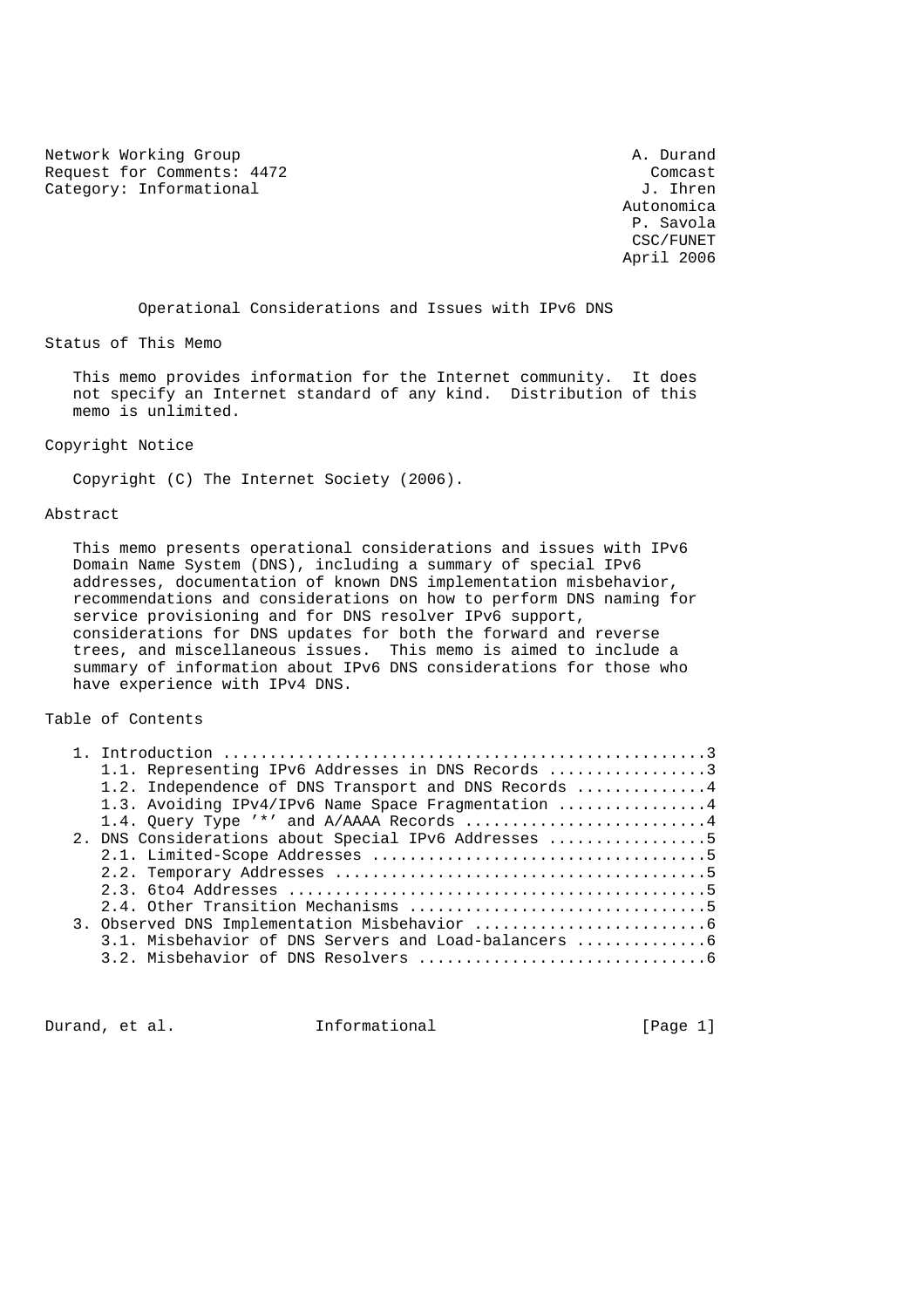|  | 4. Recommendations for Service Provisioning Using DNS 7       |
|--|---------------------------------------------------------------|
|  | 4.1. Use of Service Names instead of Node Names 7             |
|  | 4.2. Separate vs. the Same Service Names for IPv4 and IPv6 8  |
|  | 4.3. Adding the Records Only When Fully IPv6-enabled 8        |
|  |                                                               |
|  |                                                               |
|  | 4.4.2. TTL with Critical Additional Data 10                   |
|  | 4.5. IPv6 Transport Guidelines for DNS Servers 10             |
|  | 5. Recommendations for DNS Resolver IPv6 Support 10           |
|  | 5.1. DNS Lookups May Query IPv6 Records Prematurely 10        |
|  | 5.2. Obtaining a List of DNS Recursive Resolvers 12           |
|  | 5.3. IPv6 Transport Guidelines for Resolvers 12               |
|  | 6. Considerations about Forward DNS Updating 13               |
|  | 6.1. Manual or Custom DNS Updates 13                          |
|  |                                                               |
|  | 7. Considerations about Reverse DNS Updating 14               |
|  | 7.1. Applicability of Reverse DNS 14                          |
|  | 7.2. Manual or Custom DNS Updates 15                          |
|  | 7.3. DDNS with Stateless Address Autoconfiguration 16         |
|  |                                                               |
|  | 7.5. DDNS with Dynamic Prefix Delegation 17                   |
|  | 8. Miscellaneous DNS Considerations 18                        |
|  |                                                               |
|  | 8.2. Renumbering Procedures and Applications' Use of DNS 18   |
|  |                                                               |
|  |                                                               |
|  |                                                               |
|  |                                                               |
|  |                                                               |
|  | Appendix A. Unique Local Addressing Considerations for DNS 24 |
|  | Appendix B. Behavior of Additional Data in IPv4/IPv6          |
|  |                                                               |
|  | B.1. Description of Additional Data Scenarios 24              |
|  | B.2. Which Additional Data to Keep, If Any? 26                |
|  | B.3. Discussion of the Potential Problems 27                  |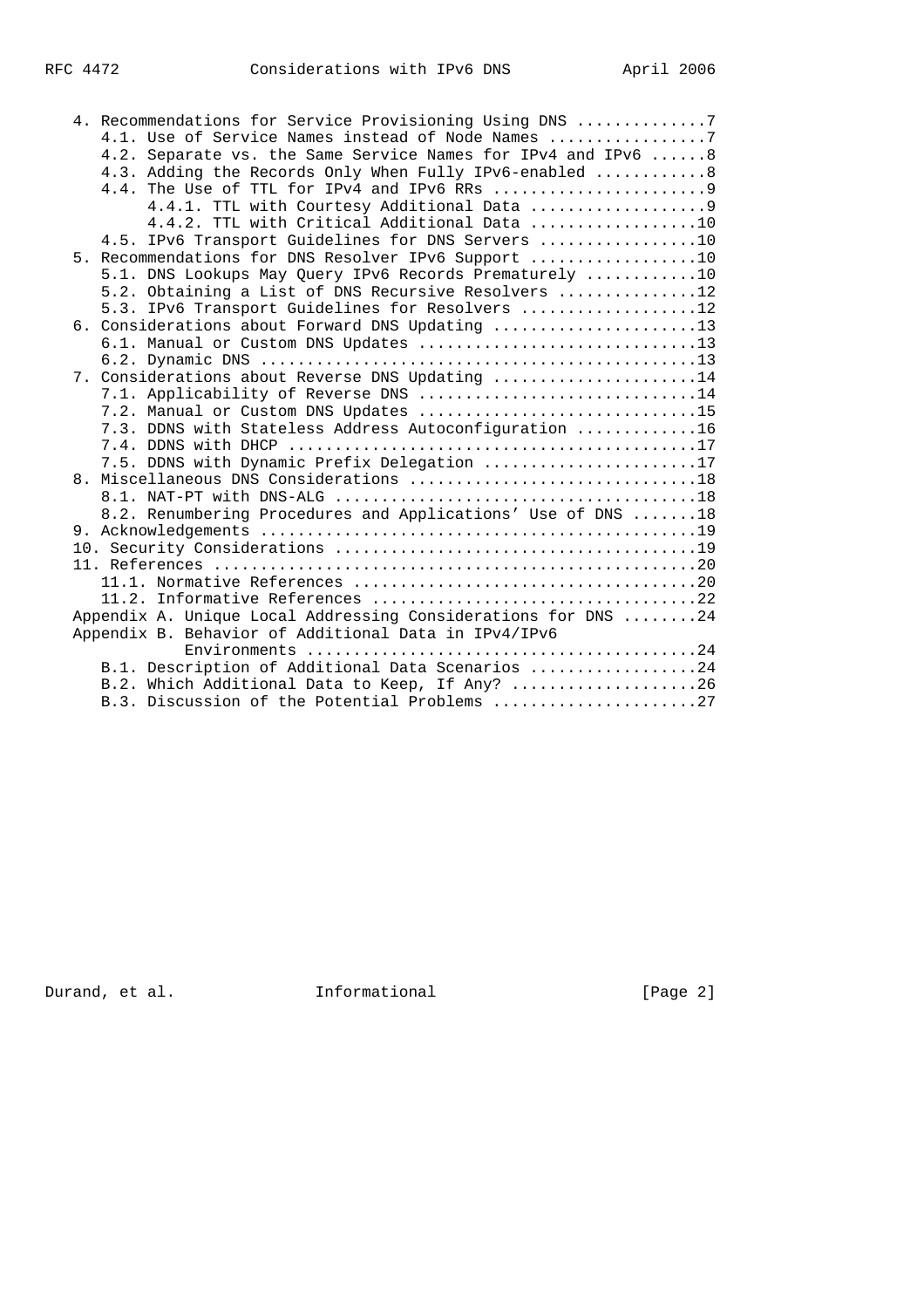# 1. Introduction

 This memo presents operational considerations and issues with IPv6 DNS; it is meant to be an extensive summary and a list of pointers for more information about IPv6 DNS considerations for those with experience with IPv4 DNS.

 The purpose of this document is to give information about various issues and considerations related to DNS operations with IPv6; it is not meant to be a normative specification or standard for IPv6 DNS.

 The first section gives a brief overview of how IPv6 addresses and names are represented in the DNS, how transport protocols and resource records (don't) relate, and what IPv4/IPv6 name space fragmentation means and how to avoid it; all of these are described at more length in other documents.

 The second section summarizes the special IPv6 address types and how they relate to DNS. The third section describes observed DNS implementation misbehaviors that have a varying effect on the use of IPv6 records with DNS. The fourth section lists recommendations and considerations for provisioning services with DNS. The fifth section in turn looks at recommendations and considerations about providing IPv6 support in the resolvers. The sixth and seventh sections describe considerations with forward and reverse DNS updates, respectively. The eighth section introduces several miscellaneous IPv6 issues relating to DNS for which no better place has been found in this memo. Appendix A looks briefly at the requirements for unique local addressing. Appendix B discusses additional data.

1.1. Representing IPv6 Addresses in DNS Records

 In the forward zones, IPv6 addresses are represented using AAAA records. In the reverse zones, IPv6 address are represented using PTR records in the nibble format under the ip6.arpa. tree. See [RFC3596] for more about IPv6 DNS usage, and [RFC3363] or [RFC3152] for background information.

 In particular, one should note that the use of A6 records in the forward tree or Bitlabels in the reverse tree is not recommended [RFC3363]. Using DNAME records is not recommended in the reverse tree in conjunction with A6 records; the document did not mean to take a stance on any other use of DNAME records [RFC3364].

Durand, et al. 1nformational 1999 [Page 3]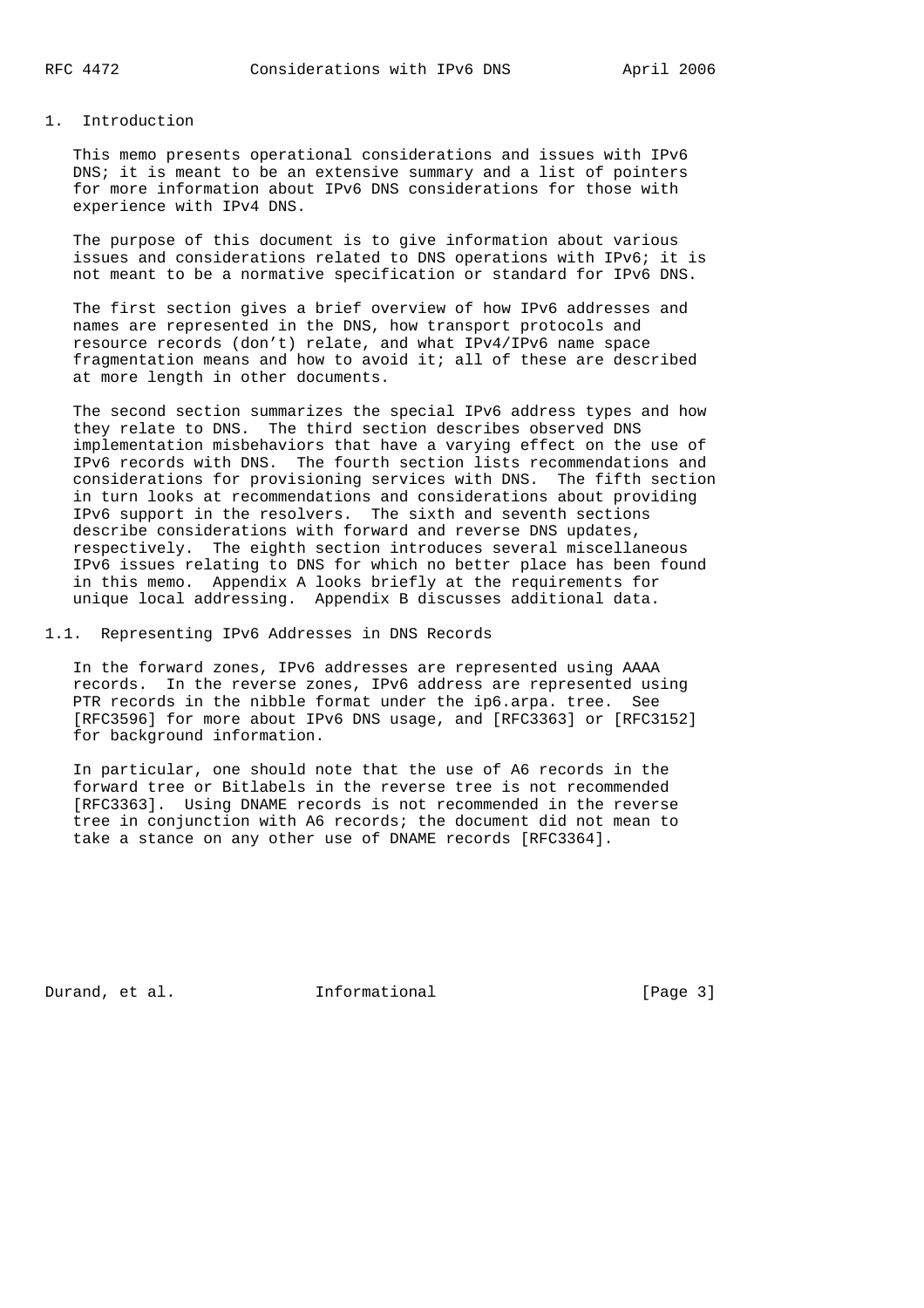### 1.2. Independence of DNS Transport and DNS Records

 DNS has been designed to present a single, globally unique name space [RFC2826]. This property should be maintained, as described here and in Section 1.3.

 The IP version used to transport the DNS queries and responses is independent of the records being queried: AAAA records can be queried over IPv4, and A records over IPv6. The DNS servers must not make any assumptions about what data to return for Answer and Authority sections based on the underlying transport used in a query.

 However, there is some debate whether the addresses in Additional section could be selected or filtered using hints obtained from which transport was being used; this has some obvious problems because in many cases the transport protocol does not correlate with the requests, and because a "bad" answer is in a way worse than no answer at all (consider the case where the client is led to believe that a name received in the additional record does not have any AAAA records at all).

As stated in [RFC3596]:

 The IP protocol version used for querying resource records is independent of the protocol version of the resource records; e.g., IPv4 transport can be used to query IPv6 records and vice versa.

1.3. Avoiding IPv4/IPv6 Name Space Fragmentation

 To avoid the DNS name space from fragmenting into parts where some parts of DNS are only visible using IPv4 (or IPv6) transport, the recommendation is to always keep at least one authoritative server IPv4-enabled, and to ensure that recursive DNS servers support IPv4. See DNS IPv6 transport guidelines [RFC3901] for more information.

1.4. Query Type '\*' and A/AAAA Records

 QTYPE=\* is typically only used for debugging or management purposes; it is worth keeping in mind that QTYPE=\* ("ANY" queries) only return any available RRsets, not \*all\* the RRsets, because the caches do not necessarily have all the RRsets and have no way of guaranteeing that they have all the RRsets. Therefore, to get both A and AAAA records reliably, two separate queries must be made.

Durand, et al. 1nformational 1998 [Page 4]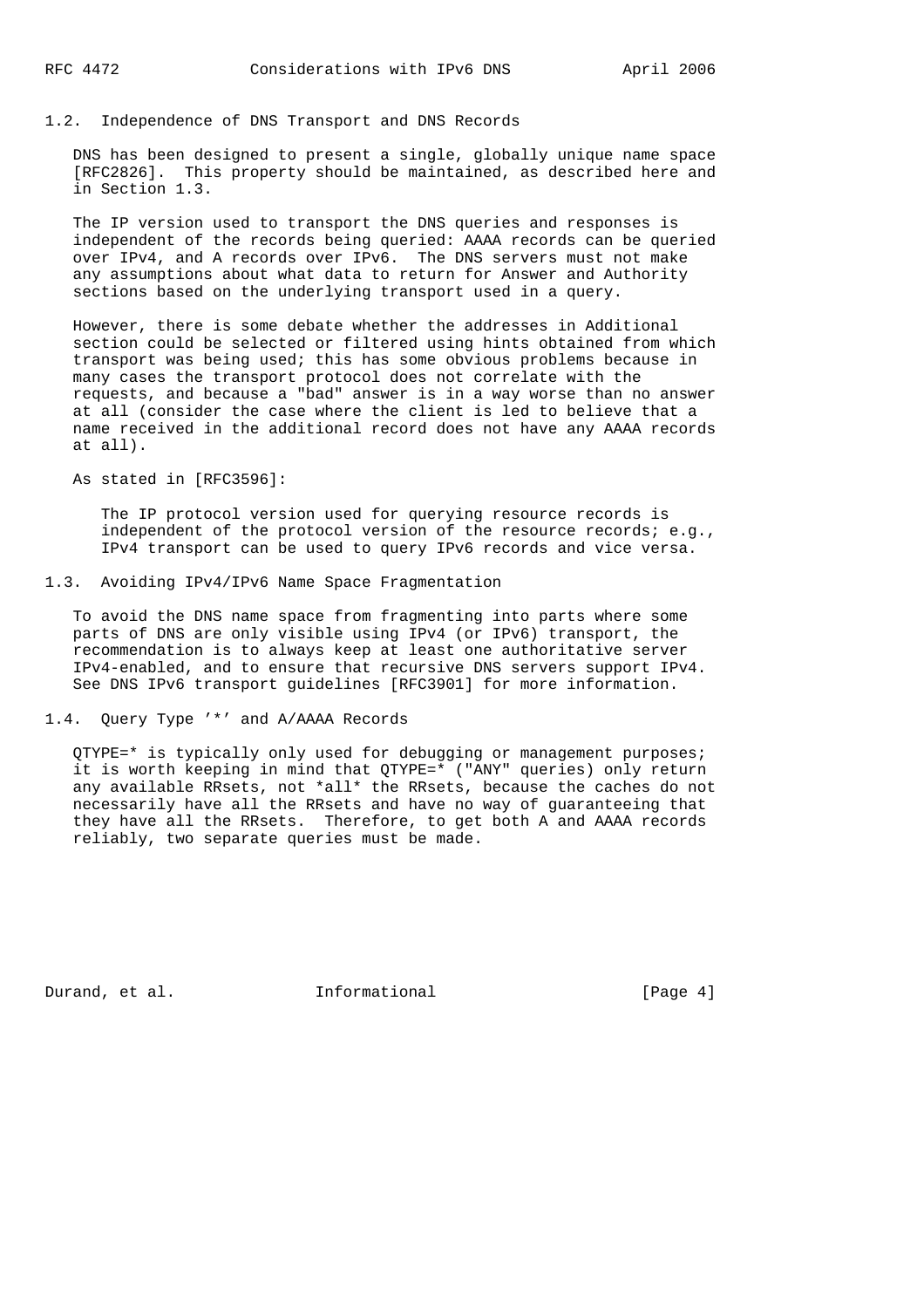#### 2. DNS Considerations about Special IPv6 Addresses

There are a couple of IPv6 address types that are somewhat special; these are considered here.

## 2.1. Limited-Scope Addresses

 The IPv6 addressing architecture [RFC4291] includes two kinds of local-use addresses: link-local (fe80::/10) and site-local (fec0::/10). The site-local addresses have been deprecated [RFC3879] but are discussed with unique local addresses in Appendix A.

 Link-local addresses should never be published in DNS (whether in forward or reverse tree), because they have only local (to the connected link) significance [WIP-DC2005].

### 2.2. Temporary Addresses

 Temporary addresses defined in RFC 3041 [RFC3041] (sometimes called "privacy addresses") use a random number as the interface identifier. Having DNS AAAA records that are updated to always contain the current value of a node's temporary address would defeat the purpose of the mechanism and is not recommended. However, it would still be possible to return a non-identifiable name (e.g., the IPv6 address in hexadecimal format), as described in [RFC3041].

# 2.3. 6to4 Addresses

 6to4 [RFC3056] specifies an automatic tunneling mechanism that maps a public IPv4 address V4ADDR to an IPv6 prefix 2002:V4ADDR::/48.

 If the reverse DNS population would be desirable (see Section 7.1 for applicability), there are a number of possible ways to do so.

 [WIP-H2005] aims to design an autonomous reverse-delegation system that anyone being capable of communicating using a specific 6to4 address would be able to set up a reverse delegation to the corresponding 6to4 prefix. This could be deployed by, e.g., Regional Internet Registries (RIRs). This is a practical solution, but may have some scalability concerns.

# 2.4. Other Transition Mechanisms

 6to4 is mentioned as a case of an IPv6 transition mechanism requiring special considerations. In general, mechanisms that include a special prefix may need a custom solution; otherwise, for example, when IPv4 address is embedded as the suffix or not embedded at all, special solutions are likely not needed.

Durand, et al. 1nformational 1999 [Page 5]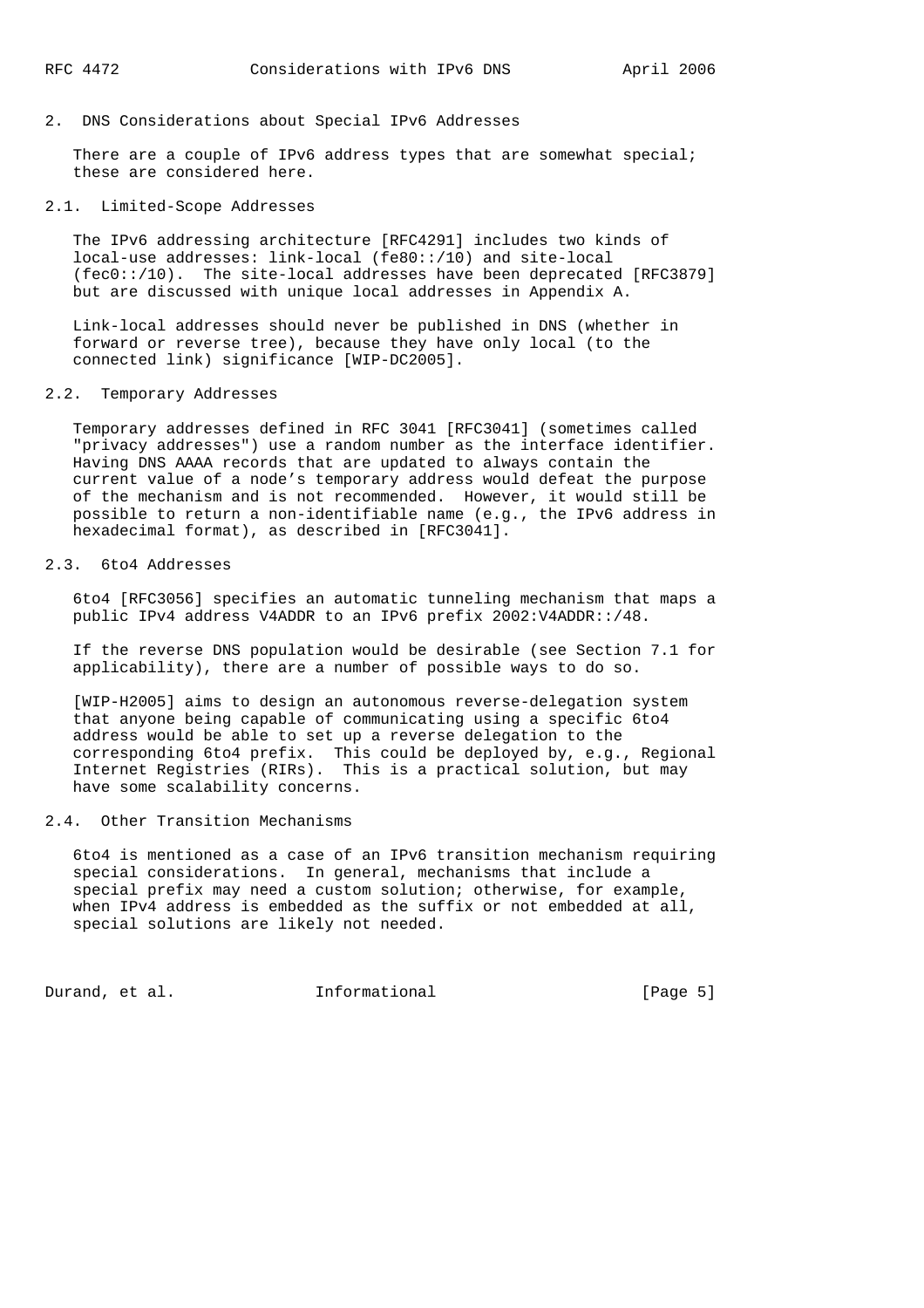Note that it does not seem feasible to provide reverse DNS with another automatic tunneling mechanism, Teredo [RFC4380]; this is because the IPv6 address is based on the IPv4 address and UDP port of the current Network Address Translation (NAT) mapping, which is likely to be relatively short-lived.

3. Observed DNS Implementation Misbehavior

 Several classes of misbehavior in DNS servers, load-balancers, and resolvers have been observed. Most of these are rather generic, not only applicable to IPv6 -- but in some cases, the consequences of this misbehavior are extremely severe in IPv6 environments and deserve to be mentioned.

# 3.1. Misbehavior of DNS Servers and Load-balancers

 There are several classes of misbehavior in certain DNS servers and load-balancers that have been noticed and documented [RFC4074]: some implementations silently drop queries for unimplemented DNS records types, or provide wrong answers to such queries (instead of a proper negative reply). While typically these issues are not limited to AAAA records, the problems are aggravated by the fact that AAAA records are being queried instead of (mainly) A records.

 The problems are serious because when looking up a DNS name, typical getaddrinfo() implementations, with AF\_UNSPEC hint given, first try to query the AAAA records of the name, and after receiving a response, query the A records. This is done in a serial fashion - if the first query is never responded to (instead of properly returning a negative answer), significant time-outs will occur.

 In consequence, this is an enormous problem for IPv6 deployments, and in some cases, IPv6 support in the software has even been disabled due to these problems.

 The solution is to fix or retire those misbehaving implementations, but that is likely not going to be effective. There are some possible ways to mitigate the problem, e.g., by performing the lookups somewhat in parallel and reducing the time-out as long as at least one answer has been received, but such methods remain to be investigated; slightly more on this is included in Section 5.

#### 3.2. Misbehavior of DNS Resolvers

 Several classes of misbehavior have also been noticed in DNS resolvers [WIP-LB2005]. However, these do not seem to directly impair IPv6 use, and are only referred to for completeness.

Durand, et al. 1nformational [Page 6]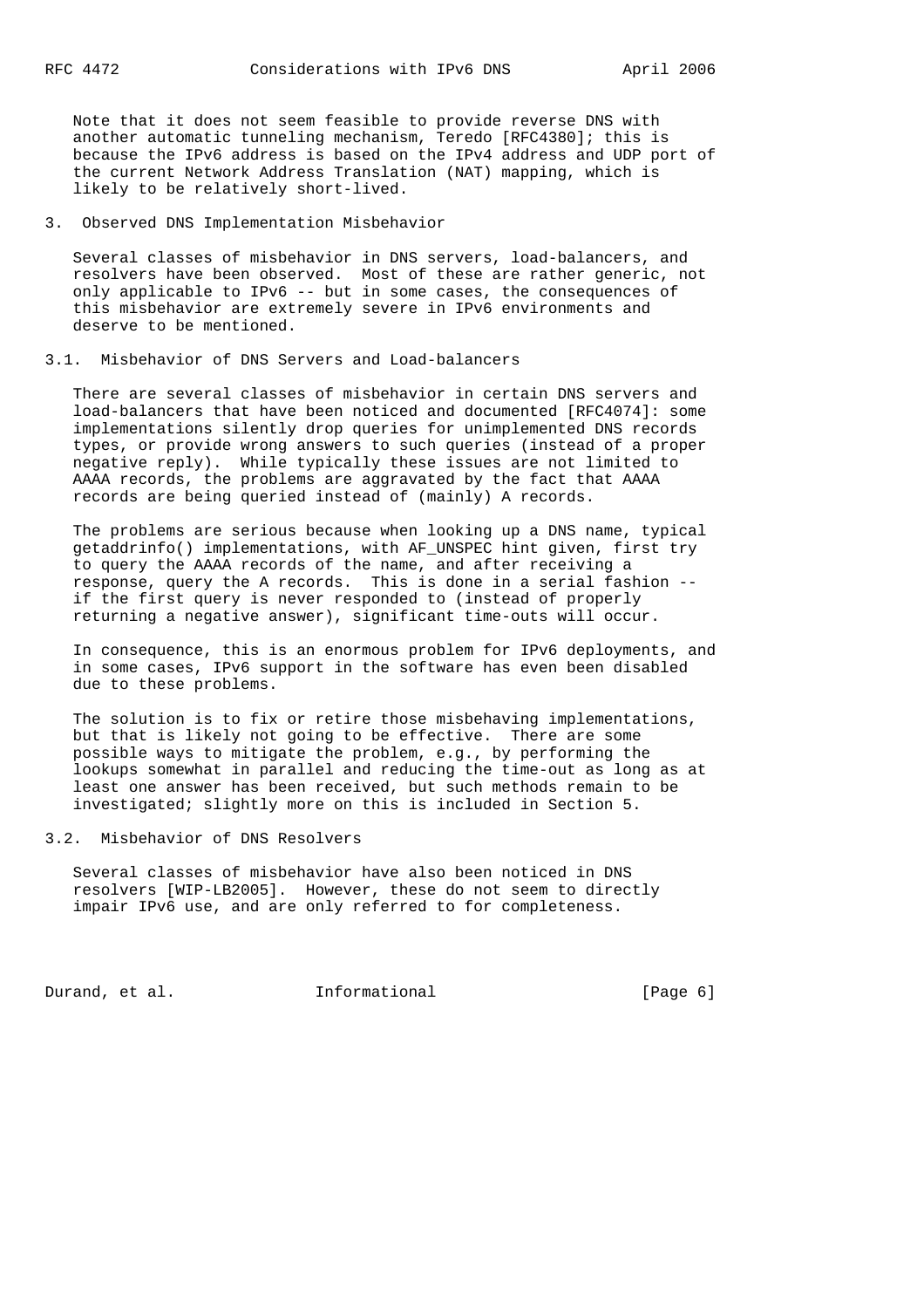4. Recommendations for Service Provisioning Using DNS

 When names are added in the DNS to facilitate a service, there are several general guidelines to consider to be able to do it as smoothly as possible.

4.1. Use of Service Names instead of Node Names

 It makes sense to keep information about separate services logically separate in the DNS by using a different DNS hostname for each service. There are several reasons for doing this, for example:

- o It allows more flexibility and ease for migration of (only a part of) services from one node to another,
- o It allows configuring different properties (e.g., Time to Live (TTL)) for each service, and
- o It allows deciding separately for each service whether or not to publish the IPv6 addresses (in cases where some services are more IPv6-ready than others).

 Using SRV records [RFC2782] would avoid these problems. Unfortunately, those are not sufficiently widely used to be applicable in most cases. Hence an operation technique is to use service names instead of node names (or "hostnames"). This operational technique is not specific to IPv6, but required to understand the considerations described in Section 4.2 and Section 4.3.

 For example, assume a node named "pobox.example.com" provides both SMTP and IMAP service. Instead of configuring the MX records to point at "pobox.example.com", and configuring the mail clients to look up the mail via IMAP from "pobox.example.com", one could use, e.g., "smtp.example.com" for SMTP (for both message submission and mail relaying between SMTP servers) and "imap.example.com" for IMAP. Note that in the specific case of SMTP relaying, the server itself must typically also be configured to know all its names to ensure that loops do not occur. DNS can provide a layer of indirection between service names and where the service actually is, and using which addresses. (Obviously, when wanting to reach a specific node, one should use the hostname rather than a service name.)

Durand, et al. 1nformational 1999 [Page 7]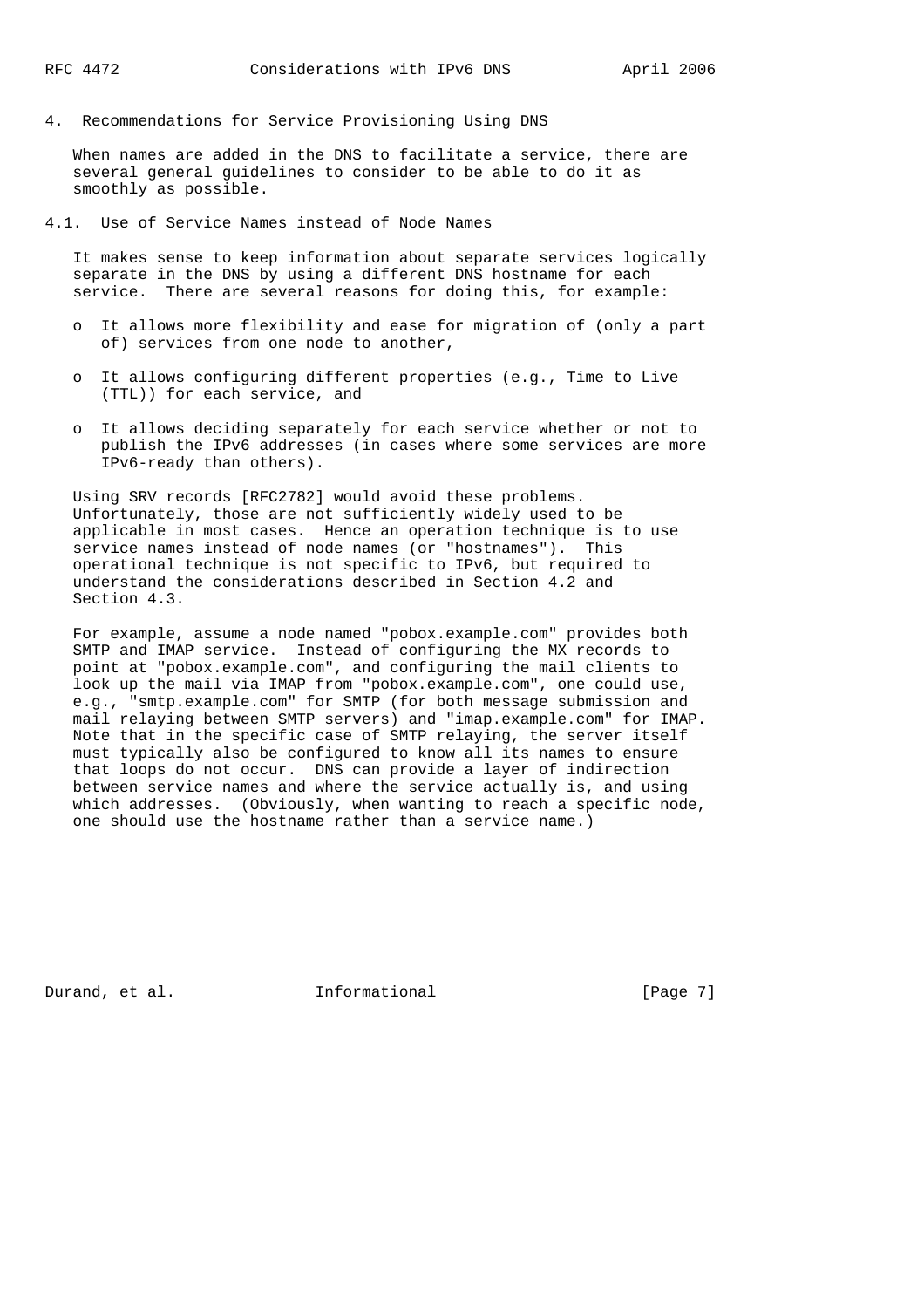4.2. Separate vs. the Same Service Names for IPv4 and IPv6

 The service naming can be achieved in basically two ways: when a service is named "service.example.com" for IPv4, the IPv6-enabled service could either be added to "service.example.com" or added separately under a different name, e.g., in a sub-domain like "service.ipv6.example.com".

 These two methods have different characteristics. Using a different name allows for easier service piloting, minimizing the disturbance to the "regular" users of IPv4 service; however, the service would not be used transparently, without the user/application explicitly finding it and asking for it -- which would be a disadvantage in most cases. When the different name is under a sub-domain, if the services are deployed within a restricted network (e.g., inside an enterprise), it's possible to prefer them transparently, at least to a degree, by modifying the DNS search path; however, this is a suboptimal solution. Using the same service name is the "long-term" solution, but may degrade performance for those clients whose IPv6 performance is lower than IPv4, or does not work as well (see Section 4.3 for more).

 In most cases, it makes sense to pilot or test a service using separate service names, and move to the use of the same name when confident enough that the service level will not degrade for the users unaware of IPv6.

4.3. Adding the Records Only When Fully IPv6-enabled

 The recommendation is that AAAA records for a service should not be added to the DNS until all of following are true:

- 1. The address is assigned to the interface on the node.
- 2. The address is configured on the interface.
- 3. The interface is on a link that is connected to the IPv6 infrastructure.

 In addition, if the AAAA record is added for the node, instead of service as recommended, all the services of the node should be IPv6 enabled prior to adding the resource record.

 For example, if an IPv6 node is isolated from an IPv6 perspective (e.g., it is not connected to IPv6 Internet) constraint #3 would mean that it should not have an address in the DNS.

Durand, et al. 1nformational 1999 [Page 8]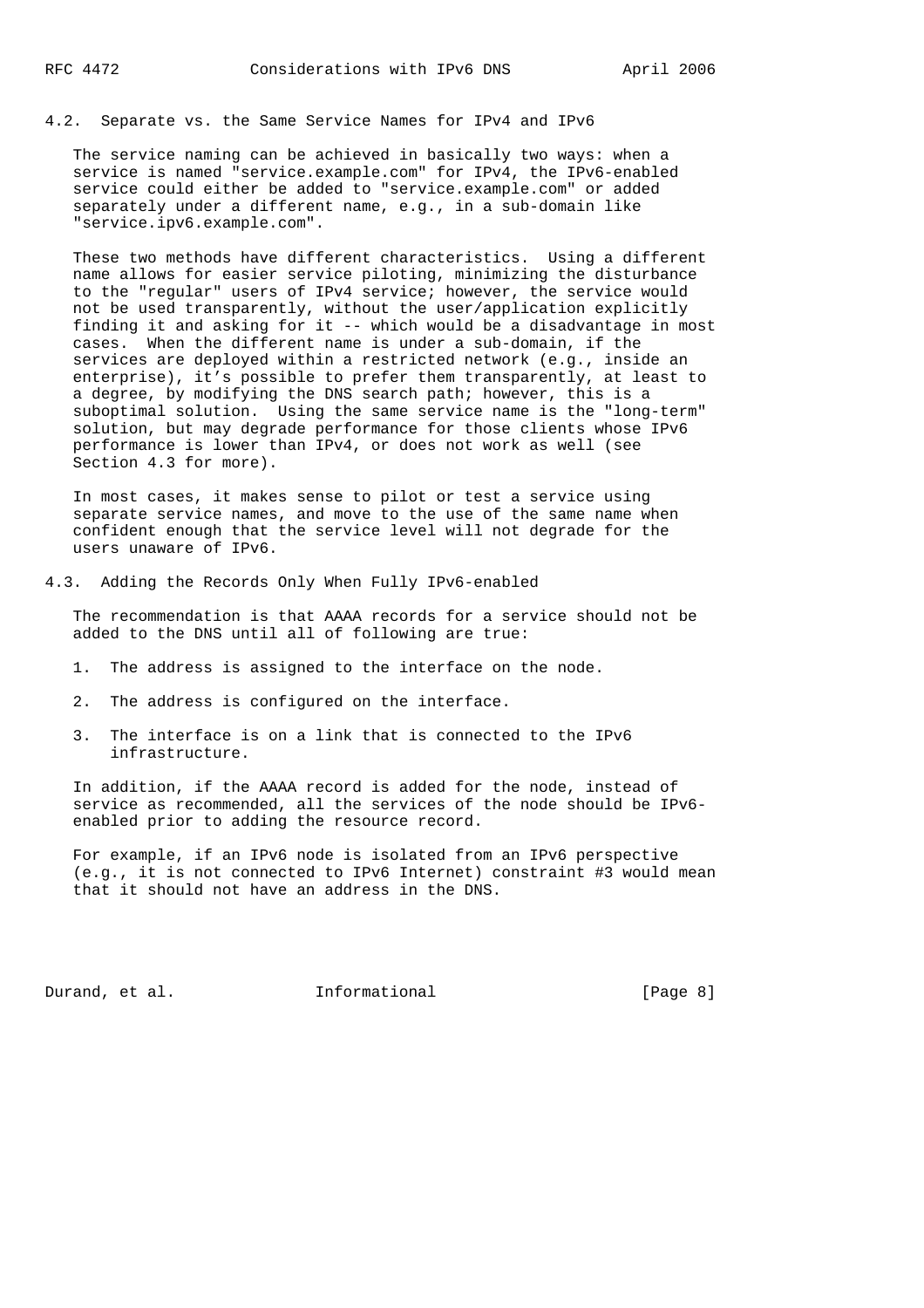Consider the case of two dual-stack nodes, which both are IPv6 enabled, but the server does not have (global) IPv6 connectivity. As the client looks up the server's name, only A records are returned (if the recommendations above are followed), and no IPv6 communication, which would have been unsuccessful, is even attempted.

 The issues are not always so black-and-white. Usually, it's important that the service offered using both protocols is of roughly equal quality, using the appropriate metrics for the service (e.g., latency, throughput, low packet loss, general reliability, etc.). This is typically very important especially for interactive or real time services. In many cases, the quality of IPv6 connectivity may not yet be equal to that of IPv4, at least globally; this has to be taken into consideration when enabling services.

4.4. The Use of TTL for IPv4 and IPv6 RRs

 The behavior of DNS caching when different TTL values are used for different RRsets of the same name calls for explicit discussion. For example, let's consider two unrelated zone fragments:

| example.com.<br>foo.example.com.<br>foo.example.com. | 300<br>300<br>100 | ΙN<br>ΙN<br>ΙN | МX<br>Α<br>AAAA | foo.example.com.<br>192.0.2.1<br>2001:db8:1 |
|------------------------------------------------------|-------------------|----------------|-----------------|---------------------------------------------|
| $\cdots$                                             |                   |                |                 |                                             |
| child.example.com.                                   | 300               | ΙN             | ΝS              | ns.child.example.com.                       |
| ns.child.example.com.                                | 300               | ΙN             | Α               | 192.0.2.1                                   |
| ns.child.example.com.                                | 100               | ΙN             | AAAA            | 2001:db8::1                                 |

 In the former case, we have "courtesy" additional data; in the latter, we have "critical" additional data. See more extensive background discussion of additional data handling in Appendix B.

#### 4.4.1. TTL with Courtesy Additional Data

 When a caching resolver asks for the MX record of example.com, it gets back "foo.example.com". It may also get back either one or both of the A and AAAA records in the additional section. The resolver must explicitly query for both A and AAAA records [RFC2821].

 After 100 seconds, the AAAA record is removed from the cache(s) because its TTL expired. It could be argued to be useful for the caching resolvers to discard the A record when the shorter TTL (in this case, for the AAAA record) expires; this would avoid the situation where there would be a window of 200 seconds when incomplete information is returned from the cache. Further argument

Durand, et al. 1nformational 1999 [Page 9]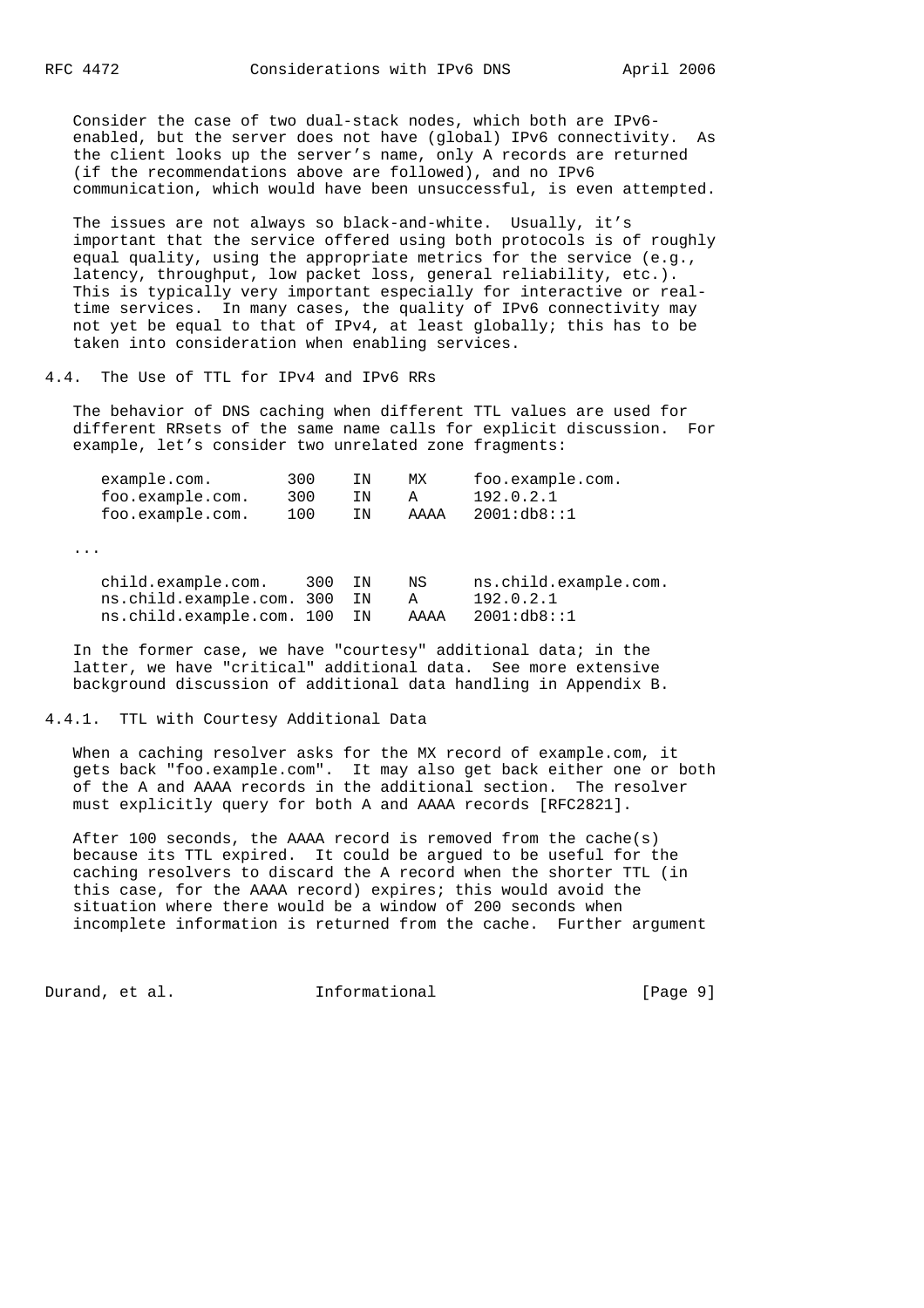for discarding is that in the normal operation, the TTL values are so high that very likely the incurred additional queries would not be noticeable, compared to the obtained performance optimization. The behavior in this scenario is unspecified.

4.4.2. TTL with Critical Additional Data

 The difference to courtesy additional data is that the A/AAAA records served by the parent zone cannot be queried explicitly. Therefore, after 100 seconds the AAAA record is removed from the cache(s), but the A record remains. Queries for the remaining 200 seconds (provided that there are no further queries from the parent that could refresh the caches) only return the A record, leading to a potential operational situation with unreachable servers.

 Similar cache flushing strategies apply in this scenario; the behavior is likewise unspecified.

4.5. IPv6 Transport Guidelines for DNS Servers

 As described in Section 1.3 and [RFC3901], there should continue to be at least one authoritative IPv4 DNS server for every zone, even if the zone has only IPv6 records. (Note that obviously, having more servers with robust connectivity would be preferable, but this is the minimum recommendation; also see [RFC2182].)

5. Recommendations for DNS Resolver IPv6 Support

 When IPv6 is enabled on a node, there are several things to consider to ensure that the process is as smooth as possible.

5.1. DNS Lookups May Query IPv6 Records Prematurely

 The system library that implements the getaddrinfo() function for looking up names is a critical piece when considering the robustness of enabling IPv6; it may come in basically three flavors:

- 1. The system library does not know whether IPv6 has been enabled in the kernel of the operating system: it may start looking up AAAA records with getaddrinfo() and AF\_UNSPEC hint when the system is upgraded to a system library version that supports IPv6.
- 2. The system library might start to perform IPv6 queries with getaddrinfo() only when IPv6 has been enabled in the kernel. However, this does not guarantee that there exists any useful IPv6 connectivity (e.g., the node could be isolated from the other IPv6 networks, only having link-local addresses).

Durand, et al. 1nformational [Page 10]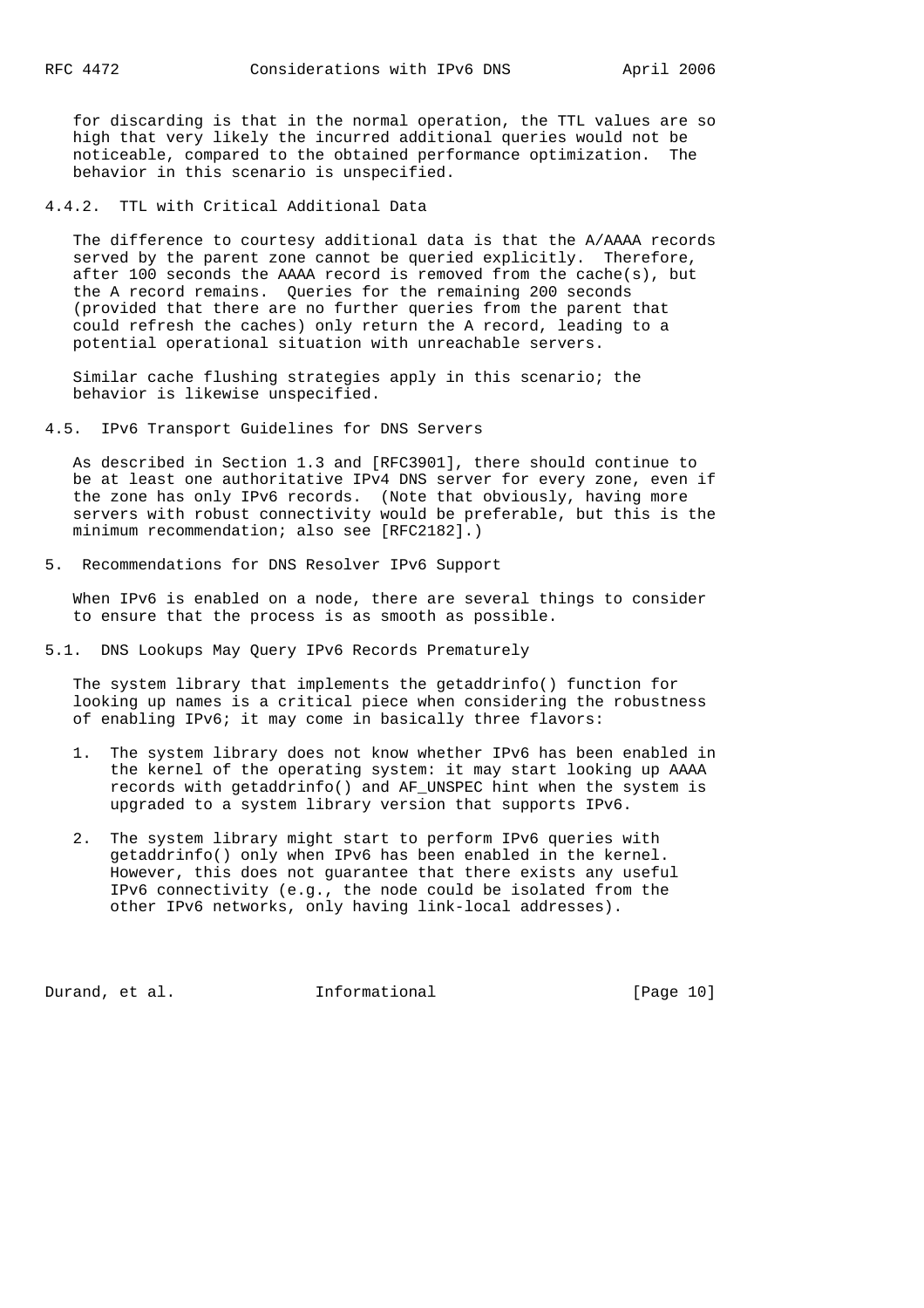3. The system library might implement a toggle that would apply some heuristics to the "IPv6-readiness" of the node before starting to perform queries; for example, it could check whether only link local IPv6 address(es) exists, or if at least one global IPv6 address exists.

 First, let us consider generic implications of unnecessary queries for AAAA records: when looking up all the records in the DNS, AAAA records are typically tried first, and then A records. These are done in serial, and the A query is not performed until a response is received to the AAAA query. Considering the misbehavior of DNS servers and load-balancers, as described in Section 3.1, the lookup delay for AAAA may incur additional unnecessary latency, and introduce a component of unreliability.

 One option here could be to do the queries partially in parallel; for example, if the final response to the AAAA query is not received in 0.5 seconds, start performing the A query while waiting for the result. (Immediate parallelism might not be optimal, at least without information-sharing between the lookup threads, as that would probably lead to duplicate non-cached delegation chain lookups.)

 An additional concern is the address selection, which may, in some circumstances, prefer AAAA records over A records even when the node does not have any IPv6 connectivity [WIP-RDP2004]. In some cases, the implementation may attempt to connect or send a datagram on a physical link [WIP-R2006], incurring very long protocol time-outs, instead of quickly falling back to IPv4.

 Now, we can consider the issues specific to each of the three possibilities:

 In the first case, the node performs a number of completely useless DNS lookups as it will not be able to use the returned AAAA records anyway. (The only exception is where the application desires to know what's in the DNS, but not use the result for communication.) One should be able to disable these unnecessary queries, for both latency and reliability reasons. However, as IPv6 has not been enabled, the connections to IPv6 addresses fail immediately, and if the application is programmed properly, the application can fall gracefully back to IPv4 [RFC4038].

 The second case is similar to the first, except it happens to a smaller set of nodes when IPv6 has been enabled but connectivity has not been provided yet. Similar considerations apply, with the exception that IPv6 records, when returned, will be actually tried first, which may typically lead to long time-outs.

Durand, et al. 1nformational [Page 11]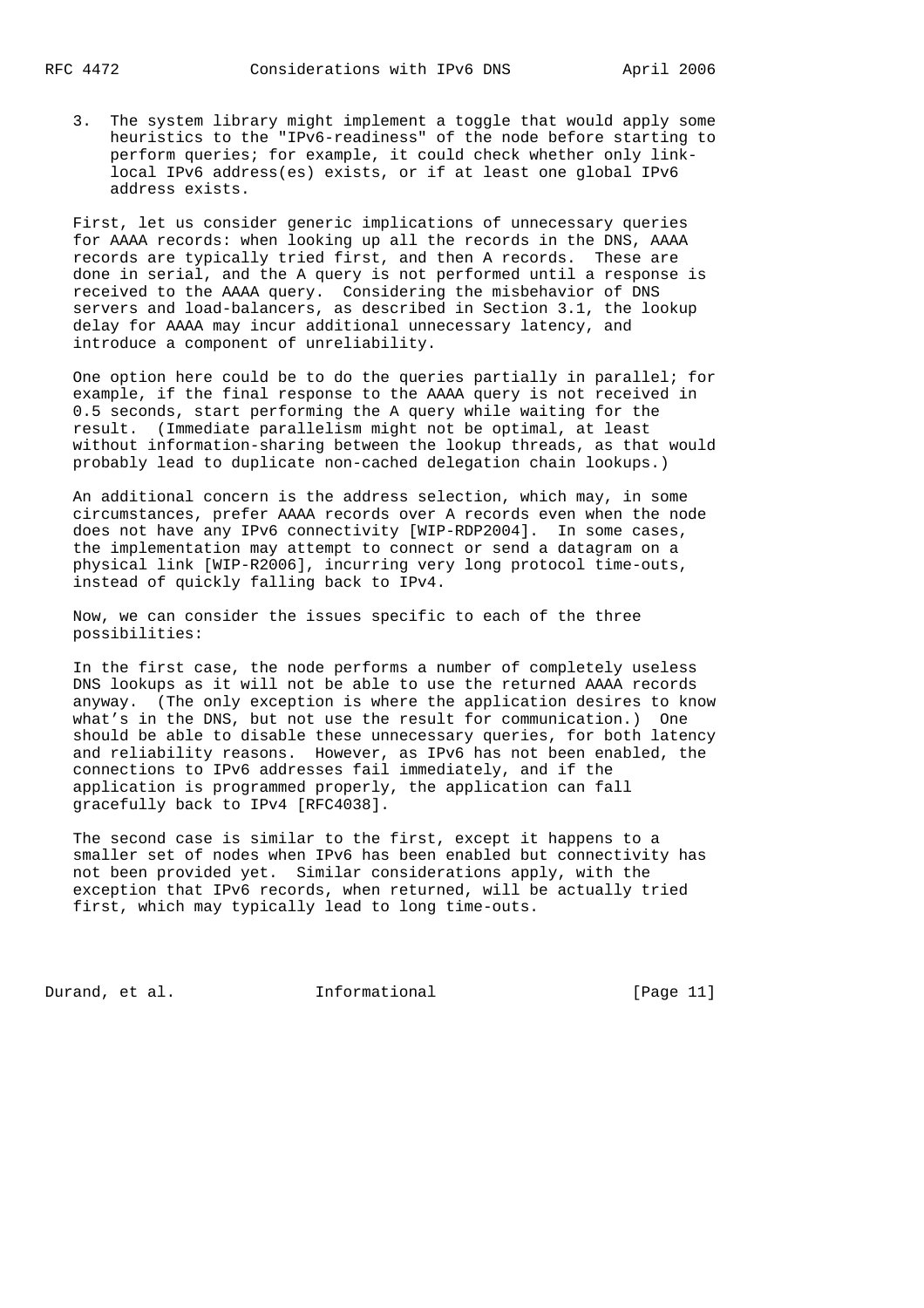The third case is a bit more complex: optimizing away the DNS lookups with only link-locals is probably safe (but may be desirable with different lookup services that getaddrinfo() may support), as the link-locals are typically automatically generated when IPv6 is enabled, and do not indicate any form of IPv6 connectivity. That is, performing DNS lookups only when a non-link-local address has been configured on any interface could be beneficial -- this would be an indication that the address has been configured either from a router advertisement, Dynamic Host Configuration Protocol for IPv6 (DHCPv6) [RFC3315], or manually. Each would indicate at least some form of IPv6 connectivity, even though there would not be guarantees of it.

 These issues should be analyzed at more depth, and the fixes found consensus on, perhaps in a separate document.

#### 5.2. Obtaining a List of DNS Recursive Resolvers

 In scenarios where DHCPv6 is available, a host can discover a list of DNS recursive resolvers through the DHCPv6 "DNS Recursive Name Server" option [RFC3646]. This option can be passed to a host through a subset of DHCPv6 [RFC3736].

 The IETF is considering the development of alternative mechanisms for obtaining the list of DNS recursive name servers when DHCPv6 is unavailable or inappropriate. No decision about taking on this development work has been reached as of this writing [RFC4339].

 In scenarios where DHCPv6 is unavailable or inappropriate, mechanisms under consideration for development include the use of [WIP-O2004] and the use of Router Advertisements to convey the information [WIP-J2006].

 Note that even though IPv6 DNS resolver discovery is a recommended procedure, it is not required for dual-stack nodes in dual-stack networks as IPv6 DNS records can be queried over IPv4 as well as IPv6. Obviously, nodes that are meant to function without manual configuration in IPv6-only networks must implement the DNS resolver discovery function.

#### 5.3. IPv6 Transport Guidelines for Resolvers

 As described in Section 1.3 and [RFC3901], the recursive resolvers should be IPv4-only or dual-stack to be able to reach any IPv4-only DNS server. Note that this requirement is also fulfilled by an IPv6 only stub resolver pointing to a dual-stack recursive DNS resolver.

Durand, et al. 1nformational [Page 12]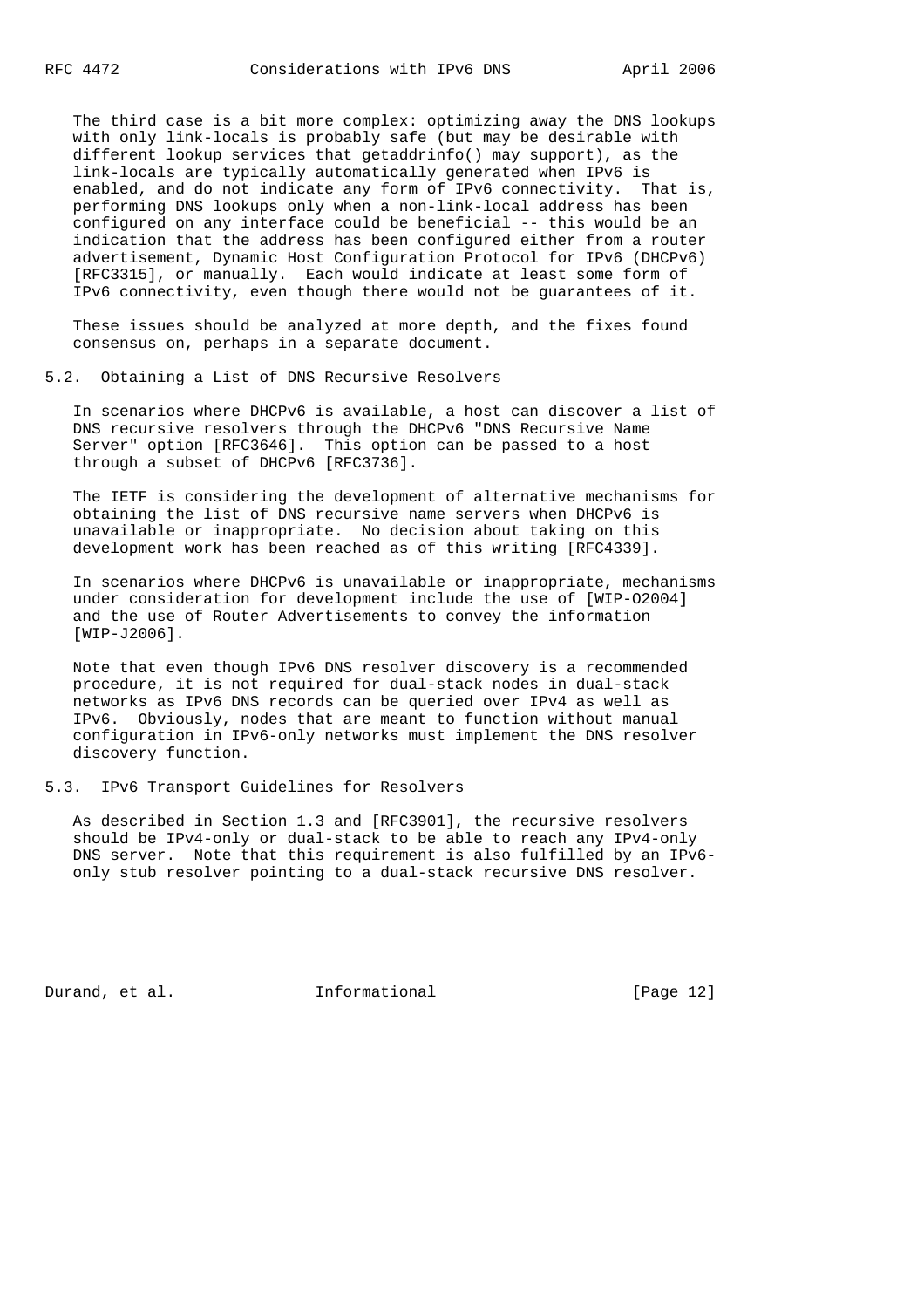#### 6. Considerations about Forward DNS Updating

 While the topic of how to enable updating the forward DNS, i.e., the mapping from names to the correct new addresses, is not specific to IPv6, it should be considered especially due to the advent of Stateless Address Autoconfiguration [RFC2462].

 Typically, forward DNS updates are more manageable than doing them in the reverse DNS, because the updater can often be assumed to "own" a certain DNS name -- and we can create a form of security relationship with the DNS name and the node that is allowed to update it to point to a new address.

 A more complex form of DNS updates -- adding a whole new name into a DNS zone, instead of updating an existing name -- is considered out of scope for this memo as it could require zone-wide authentication. Adding a new name in the forward zone is a problem that is still being explored with IPv4, and IPv6 does not seem to add much new in that area.

### 6.1. Manual or Custom DNS Updates

 The DNS mappings can also be maintained by hand, in a semi-automatic fashion or by running non-standardized protocols. These are not considered at more length in this memo.

# 6.2. Dynamic DNS

 Dynamic DNS updates (DDNS) [RFC2136] [RFC3007] is a standardized mechanism for dynamically updating the DNS. It works equally well with Stateless Address Autoconfiguration (SLAAC), DHCPv6, or manual address configuration. It is important to consider how each of these behave if IP address-based authentication, instead of stronger mechanisms [RFC3007], was used in the updates.

- 1. Manual addresses are static and can be configured.
- 2. DHCPv6 addresses could be reasonably static or dynamic, depending on the deployment, and could or could not be configured on the DNS server for the long term.
- 3. SLAAC addresses are typically stable for a long time, but could require work to be configured and maintained.

 As relying on IP addresses for Dynamic DNS is rather insecure at best, stronger authentication should always be used; however, this requires that the authorization keying will be explicitly configured using unspecified operational methods.

Durand, et al. 1nformational [Page 13]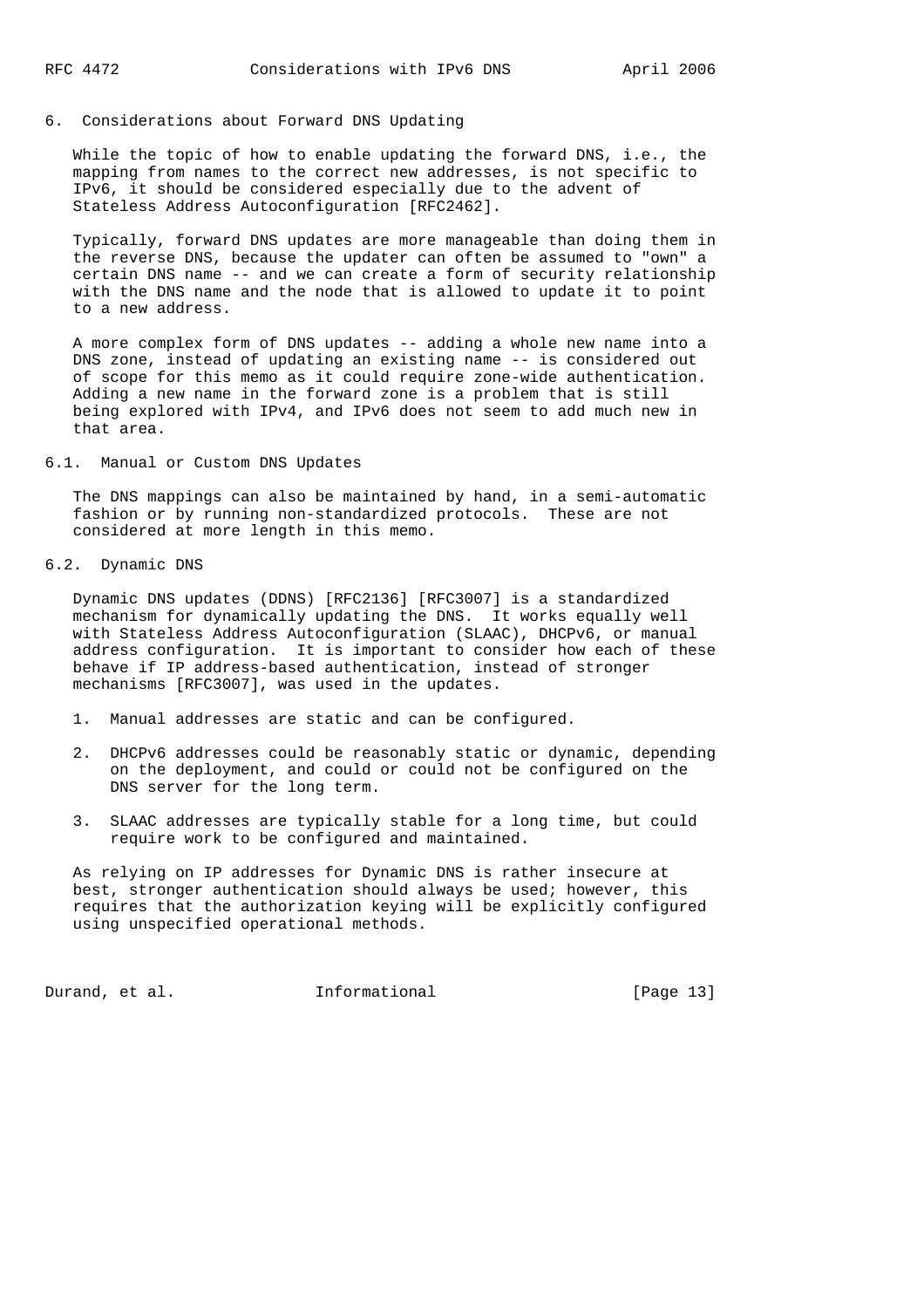Note that with DHCP it is also possible that the DHCP server updates the DNS, not the host. The host might only indicate in the DHCP exchange which hostname it would prefer, and the DHCP server would make the appropriate updates. Nonetheless, while this makes setting up a secure channel between the updater and the DNS server easier, it does not help much with "content" security, i.e., whether the hostname was acceptable -- if the DNS server does not include policies, they must be included in the DHCP server (e.g., a regular host should not be able to state that its name is "www.example.com"). DHCP-initiated DDNS updates have been extensively described in [WIP-SV2005], [WIP-S2005a], and [WIP-S2005b].

 The nodes must somehow be configured with the information about the servers where they will attempt to update their addresses, sufficient security material for authenticating themselves to the server, and the hostname they will be updating. Unless otherwise configured, the first could be obtained by looking up the authoritative name servers for the hostname; the second must be configured explicitly unless one chooses to trust the IP address-based authentication (not a good idea); and lastly, the nodename is typically pre-configured somehow on the node, e.g., at install time.

 Care should be observed when updating the addresses not to use longer TTLs for addresses than are preferred lifetimes for the addresses, so that if the node is renumbered in a managed fashion, the amount of stale DNS information is kept to the minimum. That is, if the preferred lifetime of an address expires, the TTL of the record needs to be modified unless it was already done before the expiration. For better flexibility, the DNS TTL should be much shorter (e.g., a half or a third) than the lifetime of an address; that way, the node can start lowering the DNS TTL if it seems like the address has not been renewed/refreshed in a while. Some discussion on how an administrator could manage the DNS TTL is included in [RFC4192]; this could be applied to (smart) hosts as well.

7. Considerations about Reverse DNS Updating

 Updating the reverse DNS zone may be difficult because of the split authority over an address. However, first we have to consider the applicability of reverse DNS in the first place.

7.1. Applicability of Reverse DNS

 Today, some applications use reverse DNS either to look up some hints about the topological information associated with an address (e.g., resolving web server access logs) or (as a weak form of a security check) to get a feel whether the user's network administrator has

Durand, et al. 1nformational [Page 14]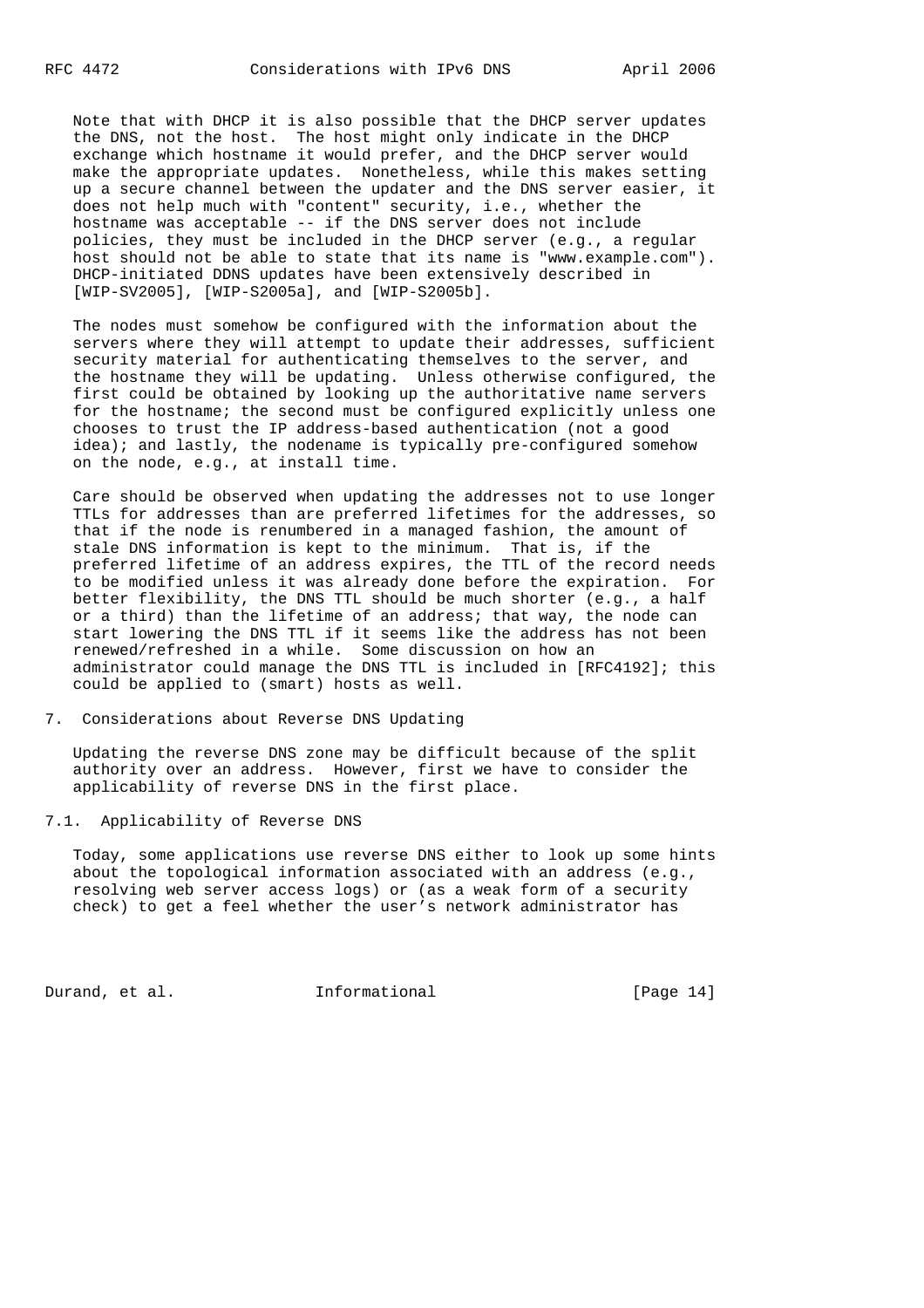"authorized" the use of the address (on the premise that adding a reverse record for an address would signal some form of authorization).

 One additional, maybe slightly more useful usage is ensuring that the reverse and forward DNS contents match (by looking up the pointer to the name by the IP address from the reverse tree, and ensuring that a record under the name in the forward tree points to the IP address) and correspond to a configured name or domain. As a security check, it is typically accompanied by other mechanisms, such as a user/ password login; the main purpose of the reverse+forward DNS check is to weed out the majority of unauthorized users, and if someone managed to bypass the checks, he would still need to authenticate "properly".

 It may also be desirable to store IPsec keying material corresponding to an IP address in the reverse DNS, as justified and described in [RFC4025].

 It is not clear whether it makes sense to require or recommend that reverse DNS records be updated. In many cases, it would just make more sense to use proper mechanisms for security (or topological information lookup) in the first place. At minimum, the applications that use it as a generic authorization (in the sense that a record exists at all) should be modified as soon as possible to avoid such lookups completely.

The applicability is discussed at more length in [WIP-S2005c].

7.2. Manual or Custom DNS Updates

 Reverse DNS can of course be updated using manual or custom methods. These are not further described here, except for one special case.

 One way to deploy reverse DNS would be to use wildcard records, for example, by configuring one name for a subnet  $(764)$  or a site  $(748)$ . As a concrete example, a site (or the site's ISP) could configure the reverses of the prefix 2001:db8:f00::/48 to point to one name using a wildcard record like "\*.0.0.f.0.8.b.d.0.1.0.0.2.ip6.arpa. IN PTR site.example.com.". Naturally, such a name could not be verified from the forward DNS, but would at least provide some form of "topological information" or "weak authorization" if that is really considered to be useful. Note that this is not actually updating the DNS as such, as the whole point is to avoid DNS updates completely by manually configuring a generic name.

Durand, et al. 1nformational 1999 [Page 15]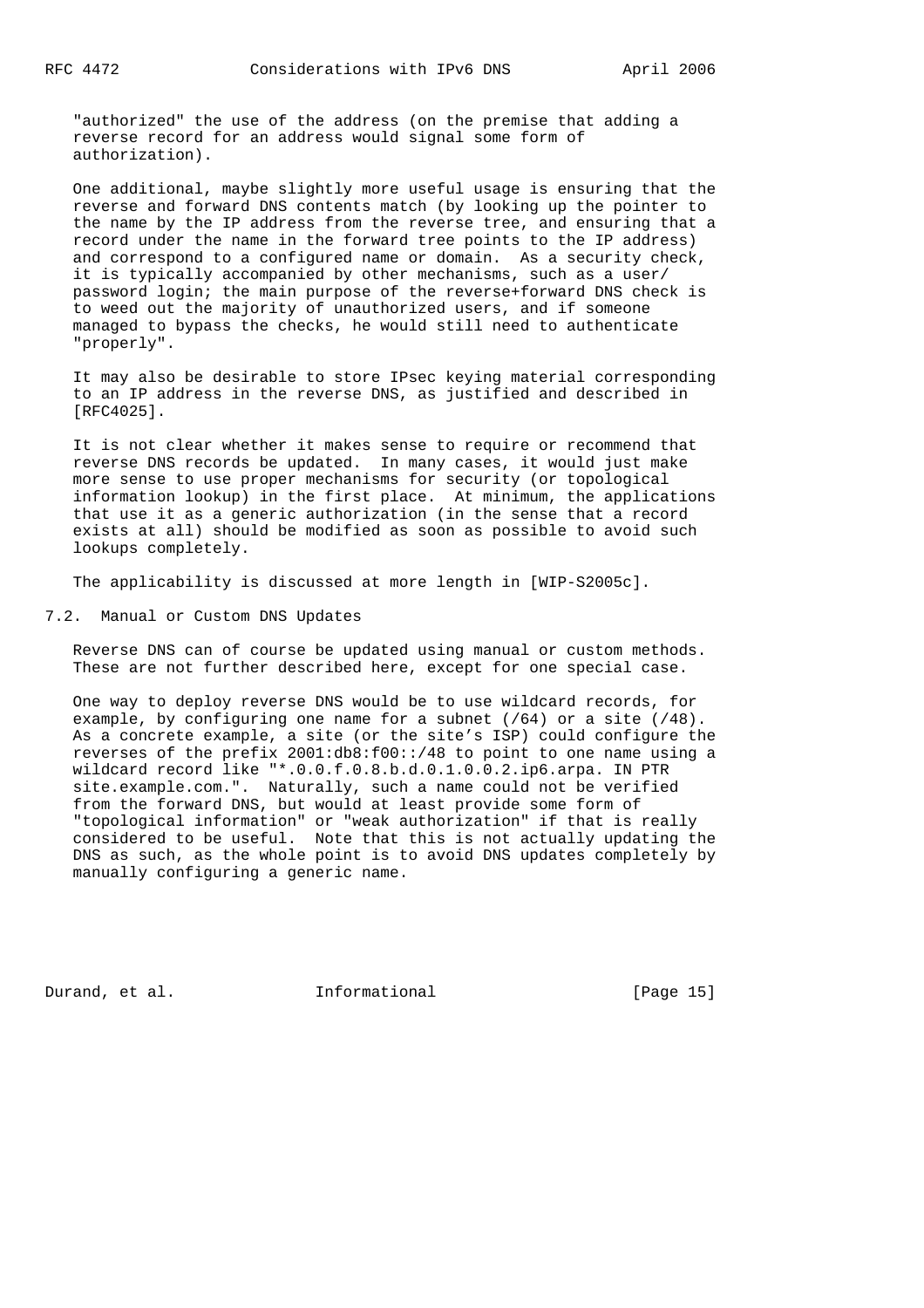# 7.3. DDNS with Stateless Address Autoconfiguration

 Dynamic reverse DNS with SLAAC is simpler than forward DNS updates in some regard, while being more difficult in another, as described below.

 The address space administrator decides whether or not the hosts are trusted to update their reverse DNS records. If they are trusted and deployed at the same site (e.g., not across the Internet), a simple address-based authorization is typically sufficient (i.e., check that the DNS update is done from the same IP address as the record being updated); stronger security can also be used [RFC3007]. If they aren't allowed to update the reverses, no update can occur. However, such address-based update authorization operationally requires that ingress filtering [RFC3704] has been set up at the border of the site where the updates occur, and as close to the updater as possible.

 Address-based authorization is simpler with reverse DNS (as there is a connection between the record and the address) than with forward DNS. However, when a stronger form of security is used, forward DNS updates are simpler to manage because the host can be assumed to have an association with the domain. Note that the user may roam to different networks and does not necessarily have any association with the owner of that address space. So, assuming a stronger form of authorization for reverse DNS updates than an address association is generally infeasible.

 Moreover, the reverse zones must be cleaned up by an unspecified janitorial process: the node does not typically know a priori that it will be disconnected, and it cannot send a DNS update using the correct source address to remove a record.

 A problem with defining the clean-up process is that it is difficult to ensure that a specific IP address and the corresponding record are no longer being used. Considering the huge address space, and the unlikelihood of collision within 64 bits of the interface identifiers, a process that would remove the record after no traffic has been seen from a node in a long period of time (e.g., a month or year) might be one possible approach.

 To insert or update the record, the node must discover the DNS server to send the update to somehow, similar to as discussed in Section 6.2. One way to automate this is looking up the DNS server authoritative (e.g., through SOA record) for the IP address being updated, but the security material (unless the IP address-based authorization is trusted) must also be established by some other means.

Durand, et al. **Informational** [Page 16]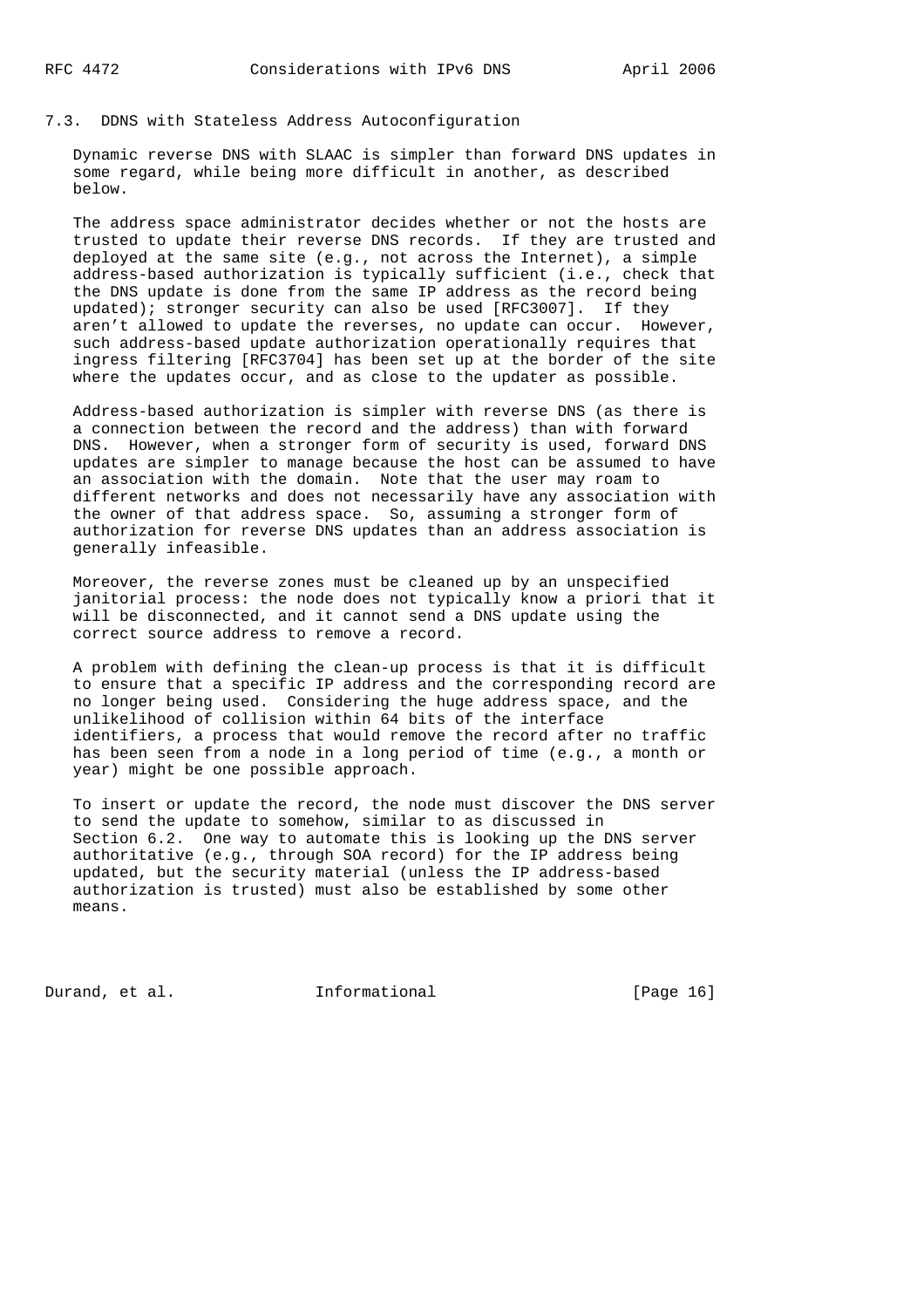One should note that Cryptographically Generated Addresses (CGAs) [RFC3972] may require a slightly different kind of treatment. CGAs are addresses where the interface identifier is calculated from a public key, a modifier (used as a nonce), the subnet prefix, and other data. Depending on the usage profile, CGAs might or might not be changed periodically due to, e.g., privacy reasons. As the CGA address is not predictable, a reverse record can only reasonably be inserted in the DNS by the node that generates the address.

#### 7.4. DDNS with DHCP

 With DHCPv4, the reverse DNS name is typically already inserted to the DNS that reflects the name (e.g., "dhcp-67.example.com"). One can assume similar practice may become commonplace with DHCPv6 as well; all such mappings would be pre-configured and would require no updating.

 If a more explicit control is required, similar considerations as with SLAAC apply, except for the fact that typically one must update a reverse DNS record instead of inserting one (if an address assignment policy that reassigns disused addresses is adopted) and updating a record seems like a slightly more difficult thing to secure. However, it is yet uncertain how DHCPv6 is going to be used for address assignment.

 Note that when using DHCP, either the host or the DHCP server could perform the DNS updates; see the implications in Section 6.2.

 If disused addresses were to be reassigned, host-based DDNS reverse updates would need policy considerations for DNS record modification, as noted above. On the other hand, if disused address were not to be assigned, host-based DNS reverse updates would have similar considerations as SLAAC in Section 7.3. Server-based updates have similar properties except that the janitorial process could be integrated with DHCP address assignment.

7.5. DDNS with Dynamic Prefix Delegation

 In cases where a prefix, instead of an address, is being used and updated, one should consider what is the location of the server where DDNS updates are made. That is, where the DNS server is located:

- 1. At the same organization as the prefix delegator.
- 2. At the site where the prefixes are delegated to. In this case, the authority of the DNS reverse zone corresponding to the delegated prefix is also delegated to the site.

Durand, et al. 1nformational [Page 17]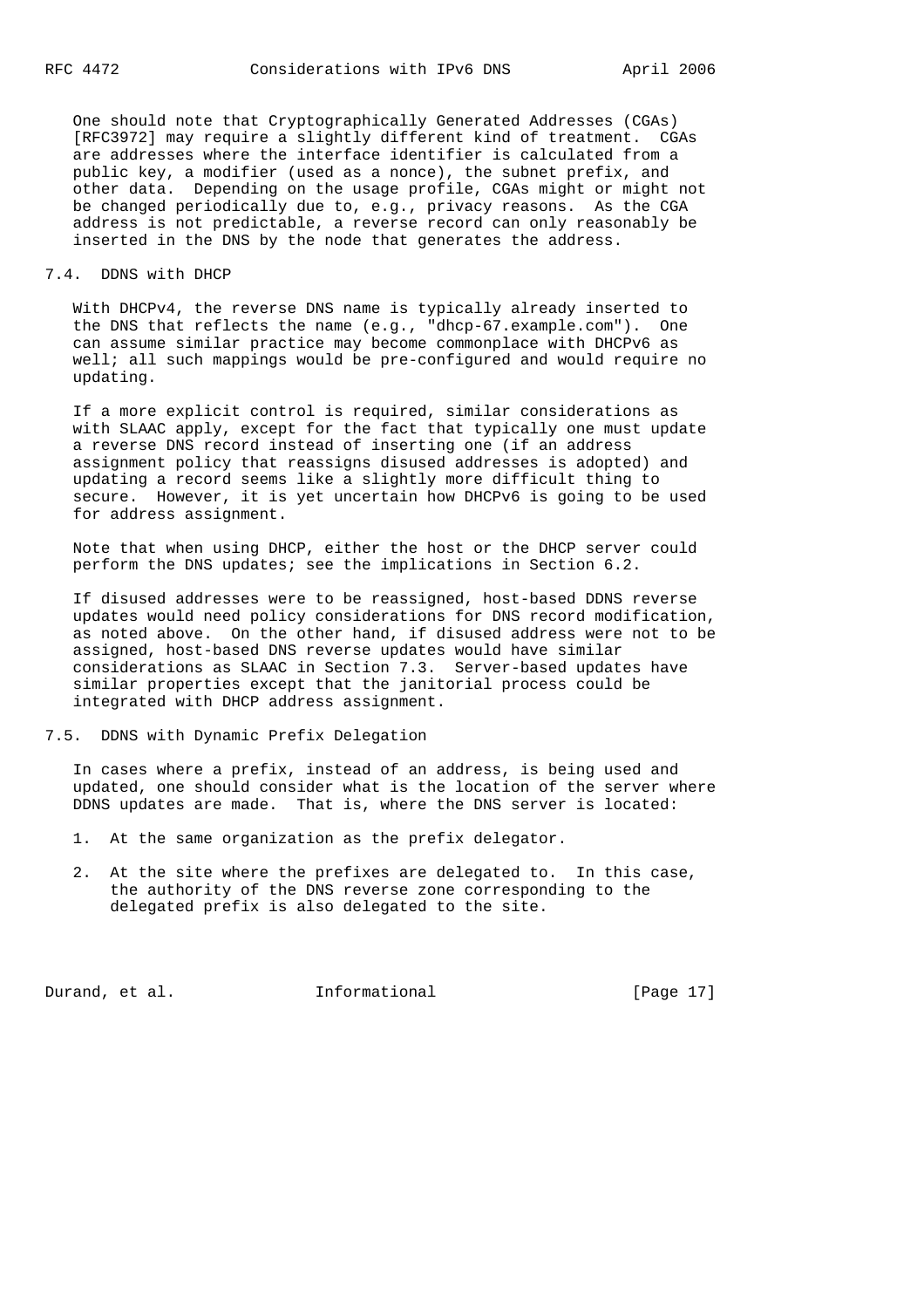3. Elsewhere; this implies a relationship between the site and where the DNS server is located, and such a relationship should be rather straightforward to secure as well. Like in the previous case, the authority of the DNS reverse zone is also delegated.

 In the first case, managing the reverse DNS (delegation) is simpler as the DNS server and the prefix delegator are in the same administrative domain (as there is no need to delegate anything at all); alternatively, the prefix delegator might forgo DDNS reverse capability altogether, and use, e.g., wildcard records (as described in Section 7.2). In the other cases, it can be slightly more difficult, particularly as the site will have to configure the DNS server to be authoritative for the delegated reverse zone, implying automatic configuration of the DNS server -- as the prefix may be dynamic.

 Managing the DDNS reverse updates is typically simple in the second case, as the updated server is located at the local site, and arguably IP address-based authentication could be sufficient (or if not, setting up security relationships would be simpler). As there is an explicit (security) relationship between the parties in the third case, setting up the security relationships to allow reverse DDNS updates should be rather straightforward as well (but IP address-based authentication might not be acceptable). In the first case, however, setting up and managing such relationships might be a lot more difficult.

8. Miscellaneous DNS Considerations

 This section describes miscellaneous considerations about DNS that seem related to IPv6, for which no better place has been found in this document.

8.1. NAT-PT with DNS-ALG

 The DNS-ALG component of NAT-PT [RFC2766] mangles A records to look like AAAA records to the IPv6-only nodes. Numerous problems have been identified with [WIP-AD2005]. This is a strong reason not to use NAT-PT in the first place.

8.2. Renumbering Procedures and Applications' Use of DNS

 One of the most difficult problems of systematic IP address renumbering procedures [RFC4192] is that an application that looks up a DNS name disregards information such as TTL, and uses the result obtained from DNS as long as it happens to be stored in the memory of the application. For applications that run for a long time, this

Durand, et al. 1nformational [Page 18]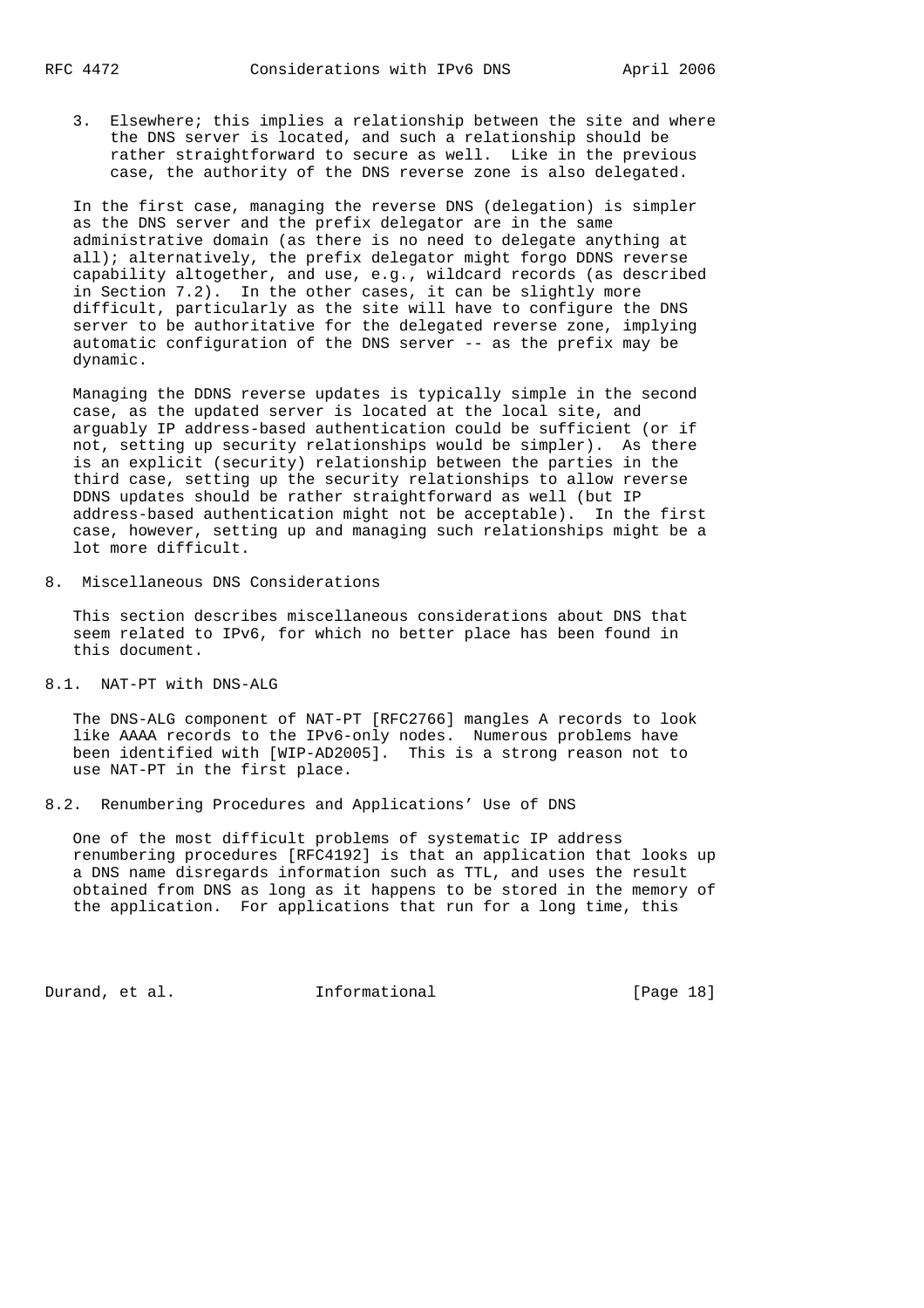could be days, weeks, or even months. Some applications may be clever enough to organize the data structures and functions in such a manner that lookups get refreshed now and then.

 While the issue appears to have a clear solution, "fix the applications", practically, this is not reasonable immediate advice. The TTL information is not typically available in the APIs and libraries (so, the advice becomes "fix the applications, APIs, and libraries"), and a lot more analysis is needed on how to practically go about to achieve the ultimate goal of avoiding using the names longer than expected.

#### 9. Acknowledgements

 Some recommendations (Section 4.3, Section 5.1) about IPv6 service provisioning were moved here from [RFC4213] by Erik Nordmark and Bob Gilligan. Havard Eidnes and Michael Patton provided useful feedback and improvements. Scott Rose, Rob Austein, Masataka Ohta, and Mark Andrews helped in clarifying the issues regarding additional data and the use of TTL. Jefsey Morfin, Ralph Droms, Peter Koch, Jinmei Tatuya, Iljitsch van Beijnum, Edward Lewis, and Rob Austein provided useful feedback during the WG last call. Thomas Narten provided extensive feedback during the IESG evaluation.

# 10. Security Considerations

 This document reviews the operational procedures for IPv6 DNS operations and does not have security considerations in itself.

 However, it is worth noting that in particular with Dynamic DNS updates, security models based on the source address validation are very weak and cannot be recommended -- they could only be considered in the environments where ingress filtering [RFC3704] has been deployed. On the other hand, it should be noted that setting up an authorization mechanism (e.g., a shared secret, or public-private keys) between a node and the DNS server has to be done manually, and may require quite a bit of time and expertise.

 To re-emphasize what was already stated, the reverse+forward DNS check provides very weak security at best, and the only (questionable) security-related use for them may be in conjunction with other mechanisms when authenticating a user.

Durand, et al. 1nformational [Page 19]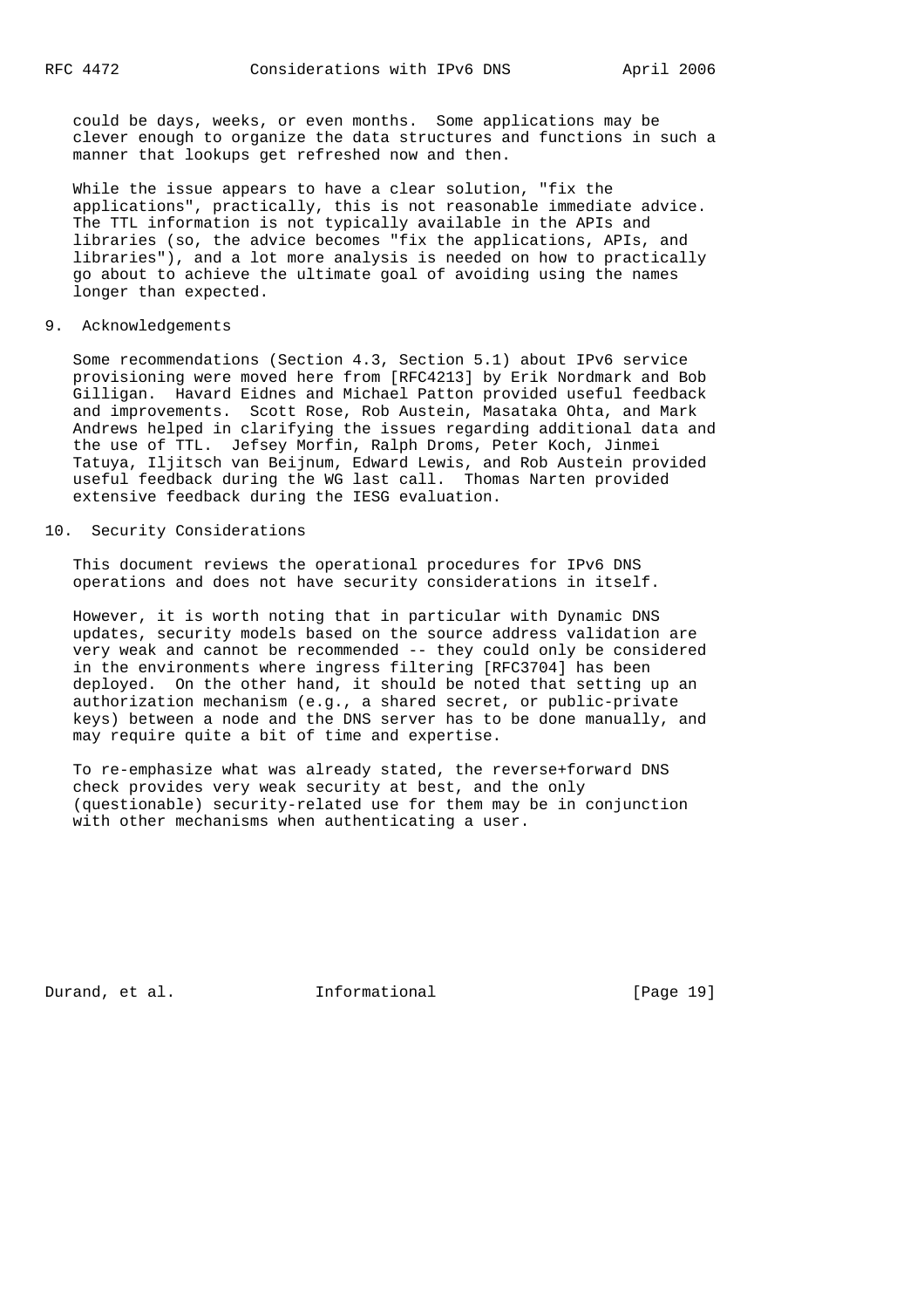#### 11. References

11.1. Normative References

- [RFC1034] Mockapetris, P., "Domain names concepts and facilities", STD 13, RFC 1034, November 1987.
- [RFC2136] Vixie, P., Thomson, S., Rekhter, Y., and J. Bound, "Dynamic Updates in the Domain Name System (DNS UPDATE)", RFC 2136, April 1997.
- [RFC2181] Elz, R. and R. Bush, "Clarifications to the DNS Specification", RFC 2181, July 1997.
- [RFC2182] Elz, R., Bush, R., Bradner, S., and M. Patton, "Selection and Operation of Secondary DNS Servers", BCP 16, RFC 2182, July 1997.
- [RFC2462] Thomson, S. and T. Narten, "IPv6 Stateless Address Autoconfiguration", RFC 2462, December 1998.
- [RFC2671] Vixie, P., "Extension Mechanisms for DNS (EDNS0)", RFC 2671, August 1999.
- [RFC2821] Klensin, J., "Simple Mail Transfer Protocol", RFC 2821, April 2001.
- [RFC3007] Wellington, B., "Secure Domain Name System (DNS) Dynamic Update", RFC 3007, November 2000.
	- [RFC3041] Narten, T. and R. Draves, "Privacy Extensions for Stateless Address Autoconfiguration in IPv6", RFC 3041, January 2001.
	- [RFC3056] Carpenter, B. and K. Moore, "Connection of IPv6 Domains via IPv4 Clouds", RFC 3056, February 2001.
	- [RFC3152] Bush, R., "Delegation of IP6.ARPA", BCP 49, RFC 3152, August 2001.
	- [RFC3315] Droms, R., Bound, J., Volz, B., Lemon, T., Perkins, C., and M. Carney, "Dynamic Host Configuration Protocol for IPv6 (DHCPv6)", RFC 3315, July 2003.
	- [RFC3363] Bush, R., Durand, A., Fink, B., Gudmundsson, O., and T. Hain, "Representing Internet Protocol version 6 (IPv6) Addresses in the Domain Name System (DNS)", RFC 3363, August 2002.

Durand, et al. **Informational** [Page 20]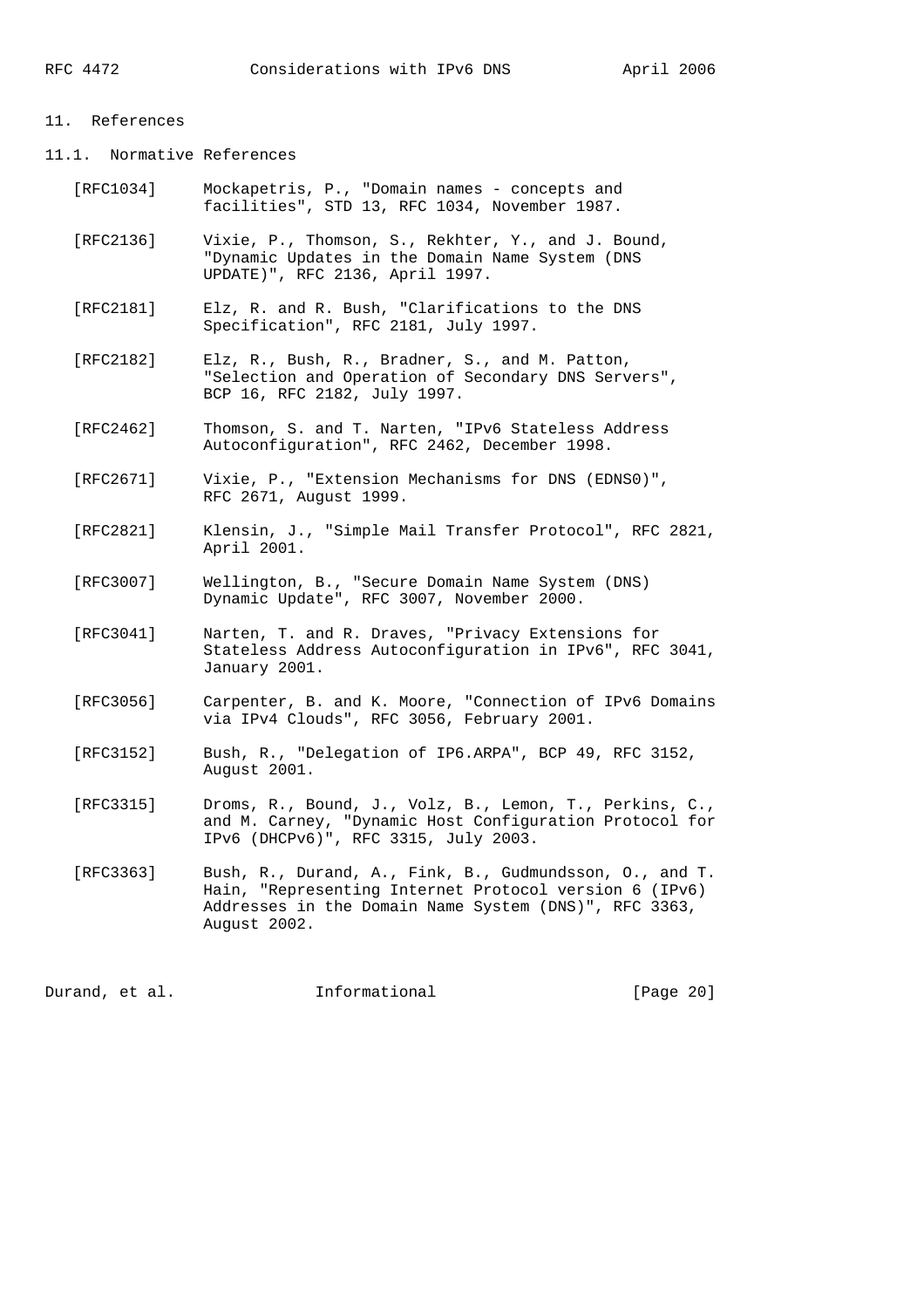RFC 4472 Considerations with IPv6 DNS April 2006

- [RFC3364] Austein, R., "Tradeoffs in Domain Name System (DNS) Support for Internet Protocol version 6 (IPv6)", RFC 3364, August 2002.
- [RFC3596] Thomson, S., Huitema, C., Ksinant, V., and M. Souissi, "DNS Extensions to Support IP Version 6", RFC 3596, October 2003.
- [RFC3646] Droms, R., "DNS Configuration options for Dynamic Host Configuration Protocol for IPv6 (DHCPv6)", RFC 3646, December 2003.
- [RFC3736] Droms, R., "Stateless Dynamic Host Configuration Protocol (DHCP) Service for IPv6", RFC 3736, April 2004.
- [RFC3879] Huitema, C. and B. Carpenter, "Deprecating Site Local Addresses", RFC 3879, September 2004.
- [RFC3901] Durand, A. and J. Ihren, "DNS IPv6 Transport Operational Guidelines", BCP 91, RFC 3901, September 2004.
	- [RFC4038] Shin, M-K., Hong, Y-G., Hagino, J., Savola, P., and E. Castro, "Application Aspects of IPv6 Transition", RFC 4038, March 2005.
	- [RFC4074] Morishita, Y. and T. Jinmei, "Common Misbehavior Against DNS Queries for IPv6 Addresses", RFC 4074, May 2005.
	- [RFC4192] Baker, F., Lear, E., and R. Droms, "Procedures for Renumbering an IPv6 Network without a Flag Day", RFC 4192, September 2005.
	- [RFC4193] Hinden, R. and B. Haberman, "Unique Local IPv6 Unicast Addresses", RFC 4193, October 2005.
	- [RFC4291] Hinden, R. and S. Deering, "IP Version 6 Addressing Architecture", RFC 4291, February 2006.
	- [RFC4339] Jeong, J., Ed., "IPv6 Host Configuration of DNS Server Information Approaches", RFC 4339, February 2006.

Durand, et al. **Informational** [Page 21]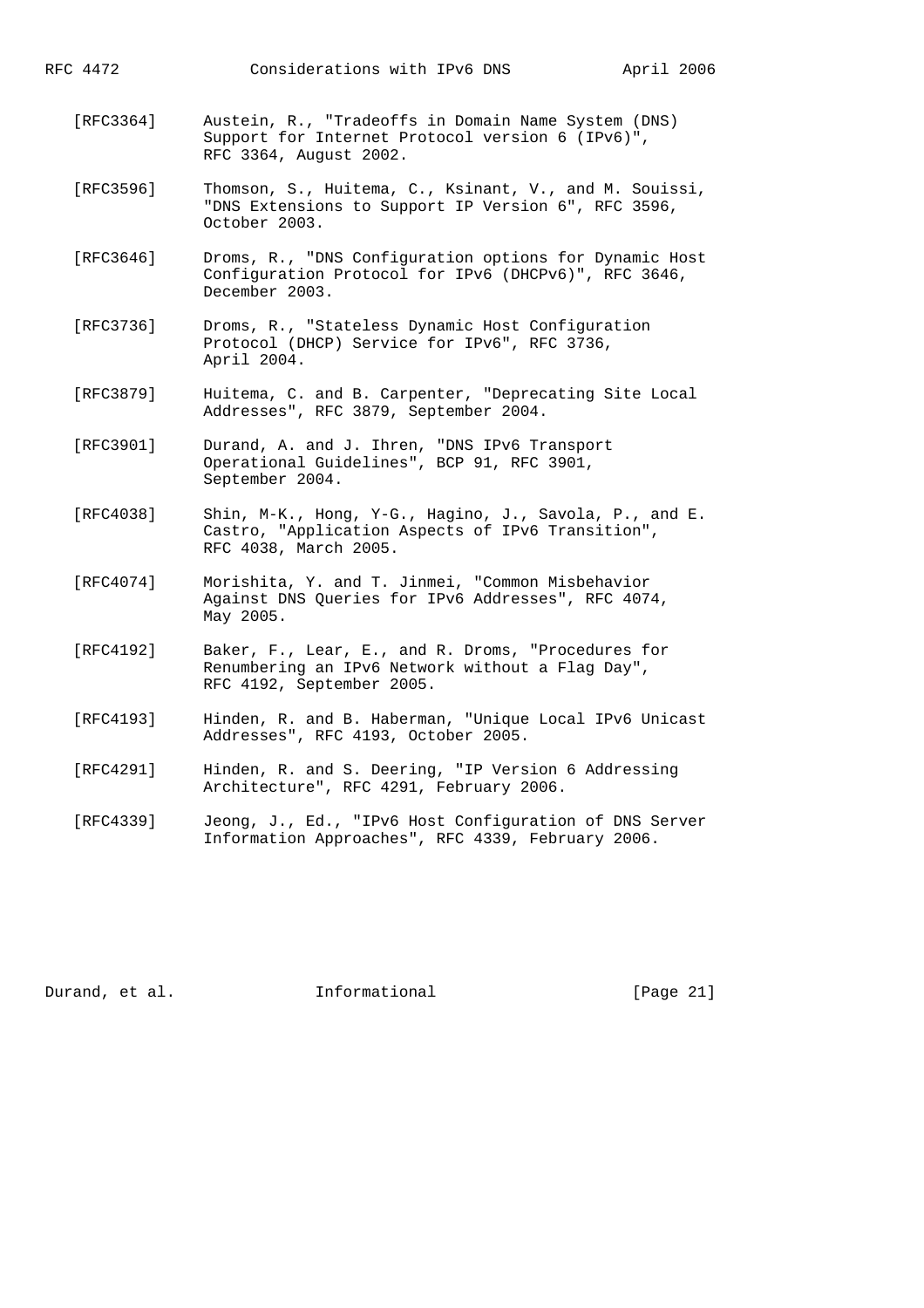#### 11.2. Informative References

- [RFC2766] Tsirtsis, G. and P. Srisuresh, "Network Address Translation - Protocol Translation (NAT-PT)", RFC 2766, February 2000.
- [RFC2782] Gulbrandsen, A., Vixie, P., and L. Esibov, "A DNS RR for specifying the location of services (DNS SRV)", RFC 2782, February 2000.
- [RFC2826] Internet Architecture Board, "IAB Technical Comment on the Unique DNS Root", RFC 2826, May 2000.
- [RFC3704] Baker, F. and P. Savola, "Ingress Filtering for Multihomed Networks", BCP 84, RFC 3704, March 2004.
- [RFC3972] Aura, T., "Cryptographically Generated Addresses (CGA)", RFC 3972, March 2005.
- [RFC4025] Richardson, M., "A Method for Storing IPsec Keying Material in DNS", RFC 4025, March 2005.
- [RFC4213] Nordmark, E. and R. Gilligan, "Basic Transition Mechanisms for IPv6 Hosts and Routers", RFC 4213, October 2005.
- [RFC4215] Wiljakka, J., "Analysis on IPv6 Transition in Third Generation Partnership Project (3GPP) Networks", RFC 4215, October 2005.
- [RFC4380] Huitema, C., "Teredo: Tunneling IPv6 over UDP through Network Address Translations (NATs)", RFC 4380, February 2006.
- [TC-TEST] Jinmei, T., "Thread "RFC2181 section 9.1: TC bit handling and additional data" on DNSEXT mailing list, Message- Id:y7vek9j9hyo.wl%jinmei@isl.rdc.toshiba.co.jp", August 1, 2005, <http://ops.ietf.org/lists/namedroppers/ namedroppers.2005/msg01102.html>.
- [WIP-AD2005] Aoun, C. and E. Davies, "Reasons to Move NAT-PT to Experimental", Work in Progress, October 2005.
- [WIP-DC2005] Durand, A. and T. Chown, "To publish, or not to publish, that is the question", Work in Progress, October 2005.

Durand, et al. 1nformational [Page 22]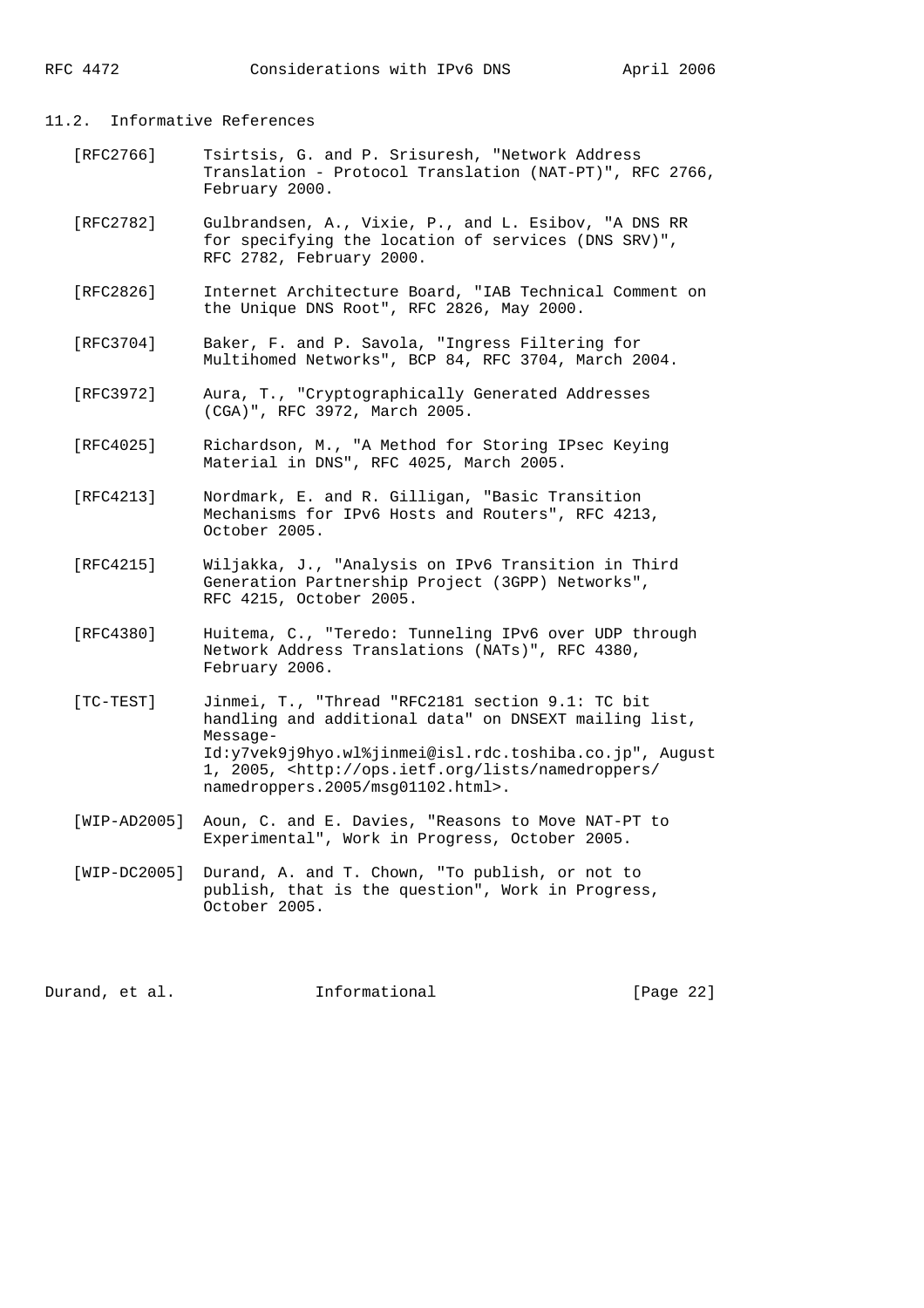- [WIP-H2005] Huston, G., "6to4 Reverse DNS Delegation Specification", Work in Progress, November 2005.
- [WIP-J2006] Jeong, J., "IPv6 Router Advertisement Option for DNS Configuration", Work in Progress, January 2006.
- [WIP-LB2005] Larson, M. and P. Barber, "Observed DNS Resolution Misbehavior", Work in Progress, February 2006.
- [WIP-O2004] Ohta, M., "Preconfigured DNS Server Addresses", Work in Progress, February 2004.
- [WIP-R2006] Roy, S., "IPv6 Neighbor Discovery On-Link Assumption Considered Harmful", Work in Progress, January 2006.
- [WIP-RDP2004] Roy, S., Durand, A., and J. Paugh, "Issues with Dual Stack IPv6 on by Default", Work in Progress, July 2004.
- [WIP-S2005a] Stapp, M., "The DHCP Client FQDN Option", Work in Progress, March 2006.
- [WIP-S2005b] Stapp, M., "A DNS RR for Encoding DHCP Information (DHCID RR)", Work in Progress, March 2006.
- [WIP-S2005c] Senie, D., "Encouraging the use of DNS IN-ADDR Mapping", Work in Progress, August 2005.
- [WIP-SV2005] Stapp, M. and B. Volz, "Resolution of FQDN Conflicts among DHCP Clients", Work in Progress, March 2006.

Durand, et al. 1nformational [Page 23]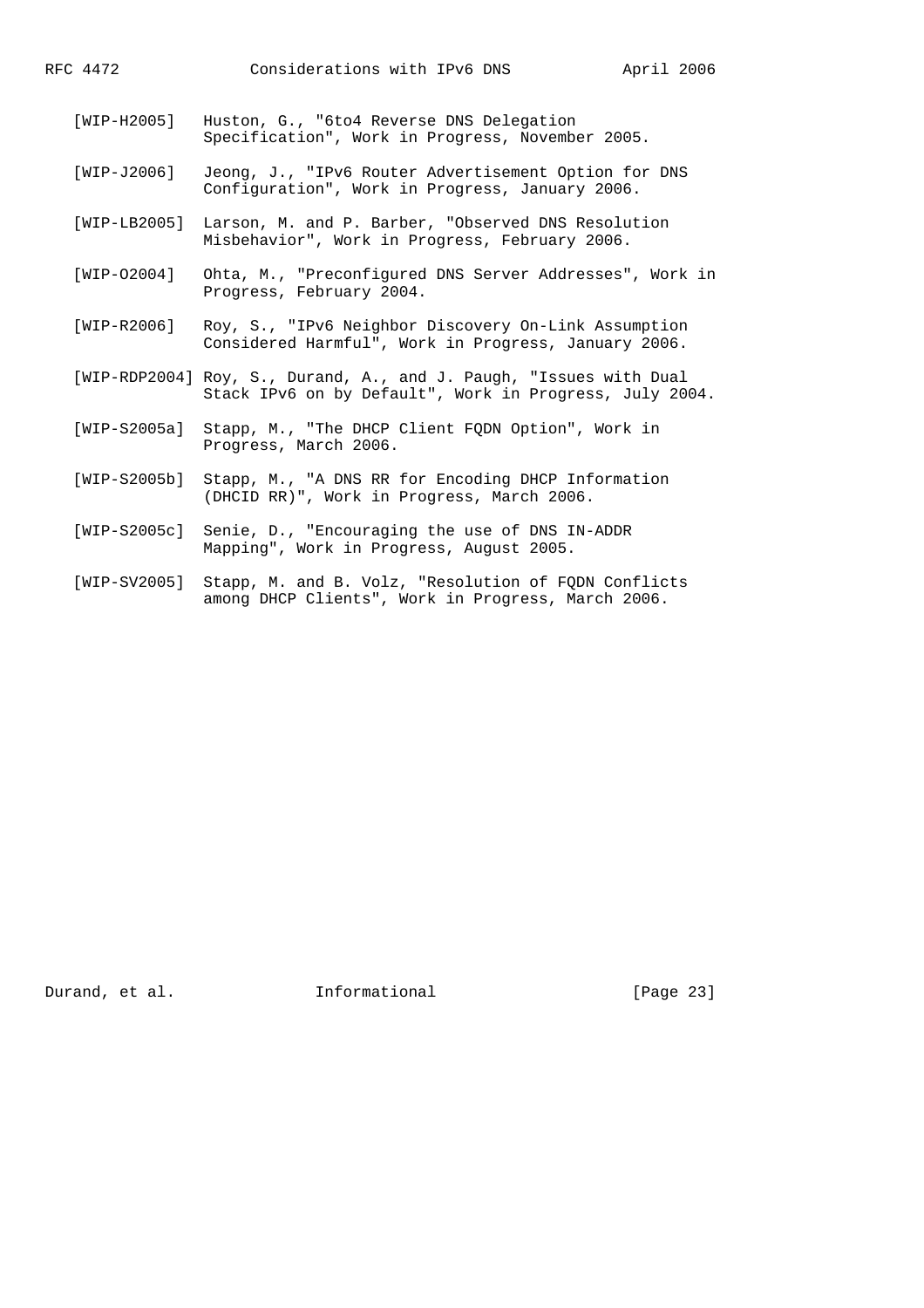Appendix A. Unique Local Addressing Considerations for DNS

 Unique local addresses [RFC4193] have replaced the now-deprecated site-local addresses [RFC3879]. From the perspective of the DNS, the locally generated unique local addresses (LUL) and site-local addresses have similar properties.

 The interactions with DNS come in two flavors: forward and reverse DNS.

 To actually use local addresses within a site, this implies the deployment of a "split-faced" or a fragmented DNS name space, for the zones internal to the site, and the outsiders' view to it. The procedures to achieve this are not elaborated here. The implication is that local addresses must not be published in the public DNS.

 To facilitate reverse DNS (if desired) with local addresses, the stub resolvers must look for DNS information from the local DNS servers, not, e.g., starting from the root servers, so that the local information may be provided locally. Note that the experience of private addresses in IPv4 has shown that the root servers get loaded for requests for private address lookups in any case. This requirement is discussed in [RFC4193].

Appendix B. Behavior of Additional Data in IPv4/IPv6 Environments

 DNS responses do not always fit in a single UDP packet. We'll examine the cases that happen when this is due to too much data in the Additional section.

B.1. Description of Additional Data Scenarios

There are two kinds of additional data:

- 1. "critical" additional data; this must be included in all scenarios, with all the RRsets, and
- 2. "courtesy" additional data; this could be sent in full, with only a few RRsets, or with no RRsets, and can be fetched separately as well, but at the cost of additional queries.

 The responding server can algorithmically determine which type the additional data is by checking whether it's at or below a zone cut.

 Only those additional data records (even if sometimes carelessly termed "glue") are considered "critical" or real "glue" if and only if they meet the above-mentioned condition, as specified in Section 4.2.1 of [RFC1034].

Durand, et al. 1nformational [Page 24]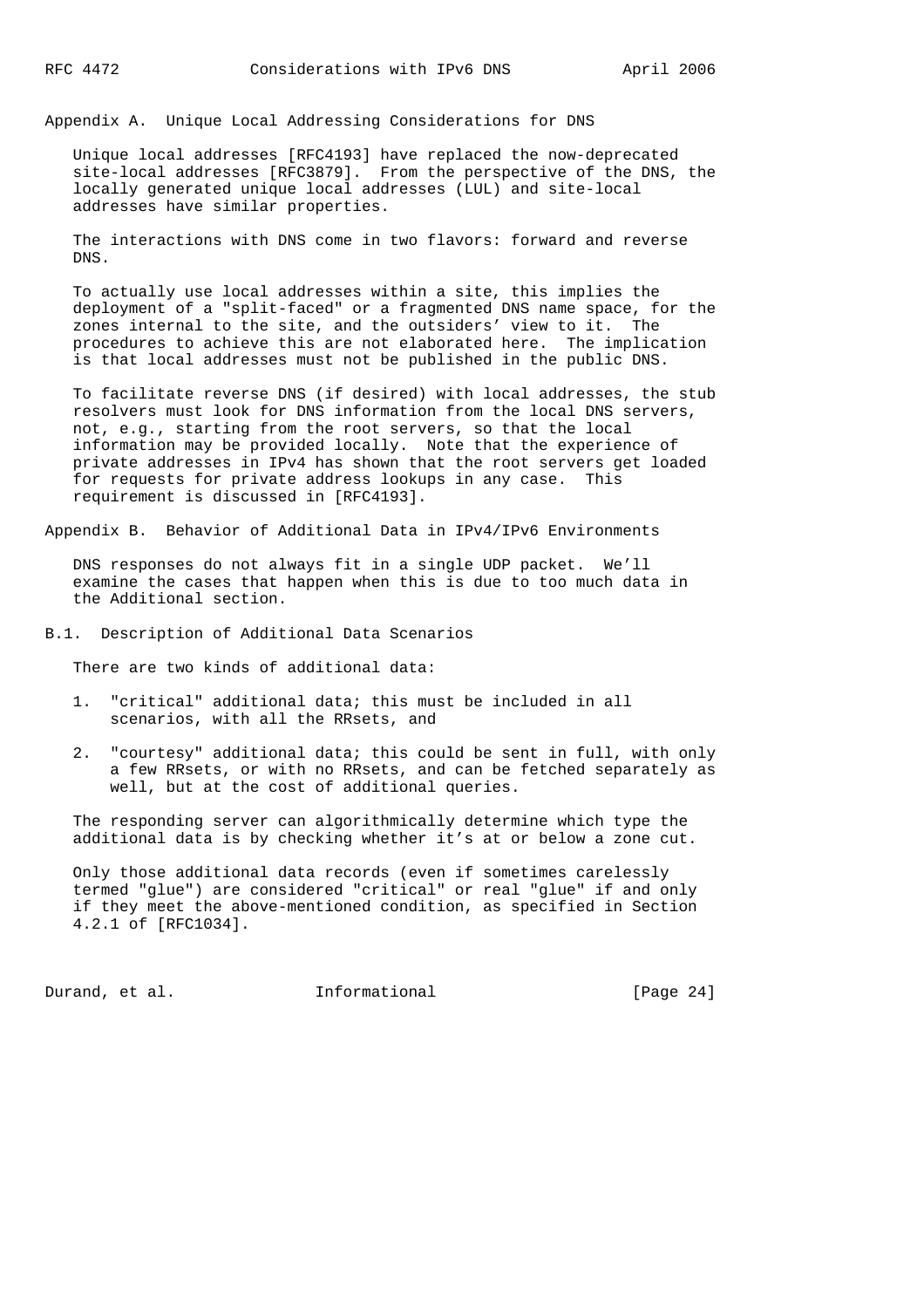Remember that resource record sets (RRsets) are never "broken up", so if a name has 4 A records and 5 AAAA records, you can either return all 9, all 4 A records, all 5 AAAA records, or nothing. In particular, notice that for the "critical" additional data getting all the RRsets can be critical.

In particular, [RFC2181] specifies (in Section 9) that:

- a. if all the "critical" RRsets do not fit, the sender should set the TC bit, and the recipient should discard the whole response and retry using mechanism allowing larger responses such as TCP.
- b. "courtesy" additional data should not cause the setting of the TC bit, but instead all the non-fitting additional data RRsets should be removed.

 An example of the "courtesy" additional data is A/AAAA records in conjunction with MX records as shown in Section 4.4; an example of the "critical" additional data is shown below (where getting both the A and AAAA RRsets is critical with respect to the NS RR):

 child.example.com. IN NS ns.child.example.com. ns.child.example.com. IN A 192.0.2.1 ns.child.example.com. IN AAAA 2001:db8::1

When there is too much "courtesy" additional data, at least the non fitting RRsets should be removed [RFC2181]; however, as the additional data is not critical, even all of it could be safely removed.

 When there is too much "critical" additional data, TC bit will have to be set, and the recipient should ignore the response and retry using TCP; if some data were to be left in the UDP response, the issue is which data could be retained.

 However, the practice may differ from the specification. Testing and code analysis of three recent implementations [TC-TEST] confirm this. None of the tested implementations have a strict separation of critical and courtesy additional data, while some forms of additional data may be treated preferably. All the implementations remove some (critical or courtesy) additional data RRsets without setting the TC bit if the response would not otherwise fit.

 Failing to discard the response with the TC bit or omitting critical information but not setting the TC bit lead to an unrecoverable problem. Omitting only some of the RRsets if all would not fit (but not setting the TC bit) leads to a performance problem. These are discussed in the next two subsections.

Durand, et al. 1nformational [Page 25]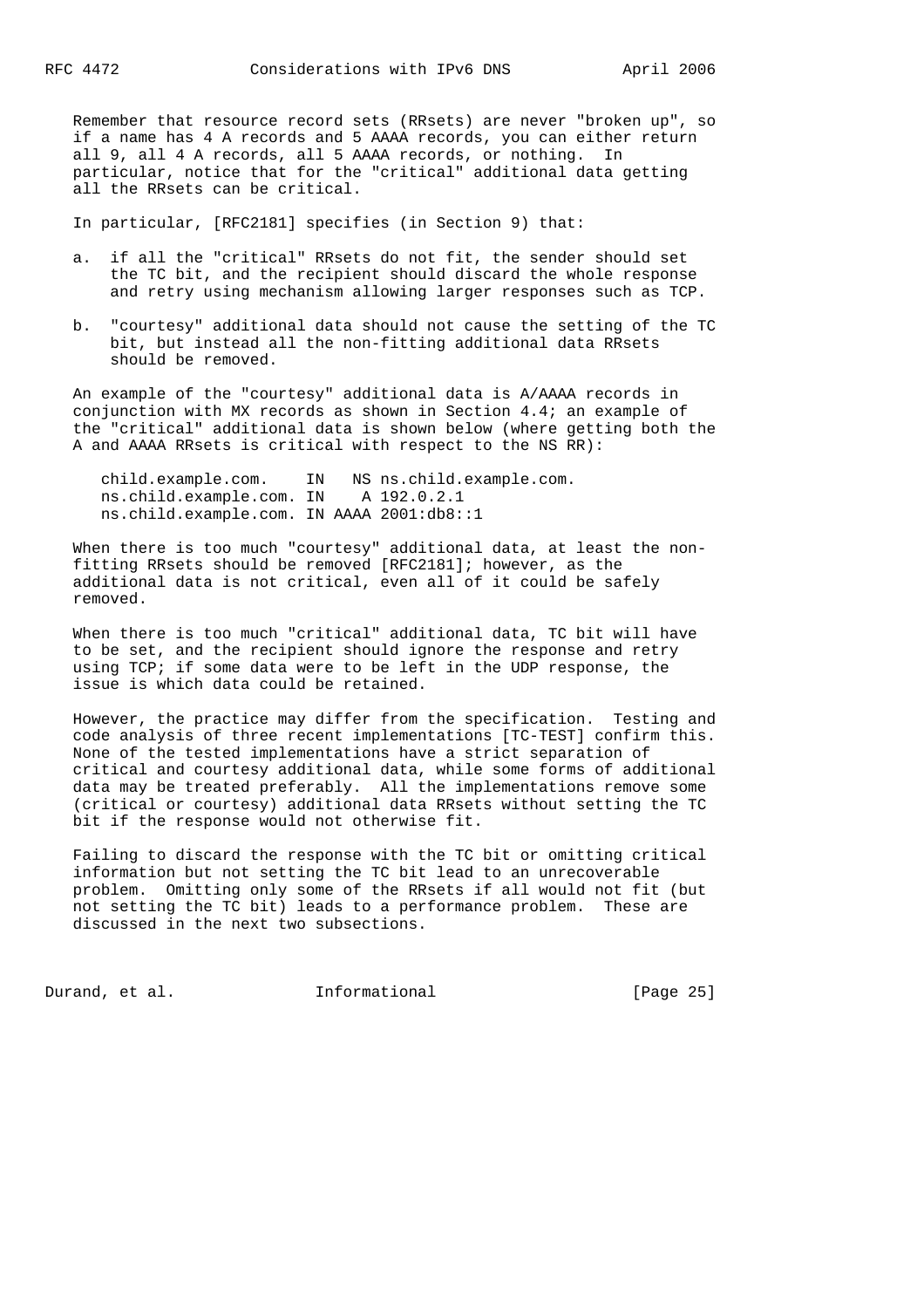# B.2. Which Additional Data to Keep, If Any?

 NOTE: omitting some critical additional data instead of setting the TC bit violates a 'should' in Section 9 of RFC2181. However, as many implementations still do that [TC-TEST], operators need to understand its implications, and we describe that behavior as well.

 If the implementation decides to keep as much data (whether "critical" or "courtesy") as possible in the UDP responses, it might be tempting to use the transport of the DNS query as a hint in either of these cases: return the AAAA records if the query was done over IPv6, or return the A records if the query was done over IPv4. However, this breaks the model of independence of DNS transport and resource records, as noted in Section 1.2.

 With courtesy additional data, as long as enough RRsets will be removed so that TC will not be set, it is allowed to send as many complete RRsets as the implementations prefers. However, the implementations are also free to omit all such RRsets, even if complete. Omitting all the RRsets (when removing only some would suffice) may create a performance penalty, whereby the client may need to issue one or more additional queries to obtain necessary and/or consistent information.

 With critical additional data, the alternatives are either returning nothing (and absolutely requiring a retry with TCP) or returning something (working also in the case if the recipient does not discard the response and retry using TCP) in addition to setting the TC bit. If the process for selecting "something" from the critical data would otherwise be practically "flipping the coin" between A and AAAA records, it could be argued that if one looked at the transport of the query, it would have a larger possibility of being right than just 50/50. In other words, if the returned critical additional data would have to be selected somehow, using something more sophisticated than a random process would seem justifiable.

 That is, leaving in some intelligently selected critical additional data is a trade-off between creating an optimization for those resolvers that ignore the "should discard" recommendation and causing a protocol problem by propagating inconsistent information about "critical" records in the caches.

 Similarly, leaving in the complete courtesy additional data RRsets instead of removing all the RRsets is a performance trade-off as described in the next section.

Durand, et al. 1nformational [Page 26]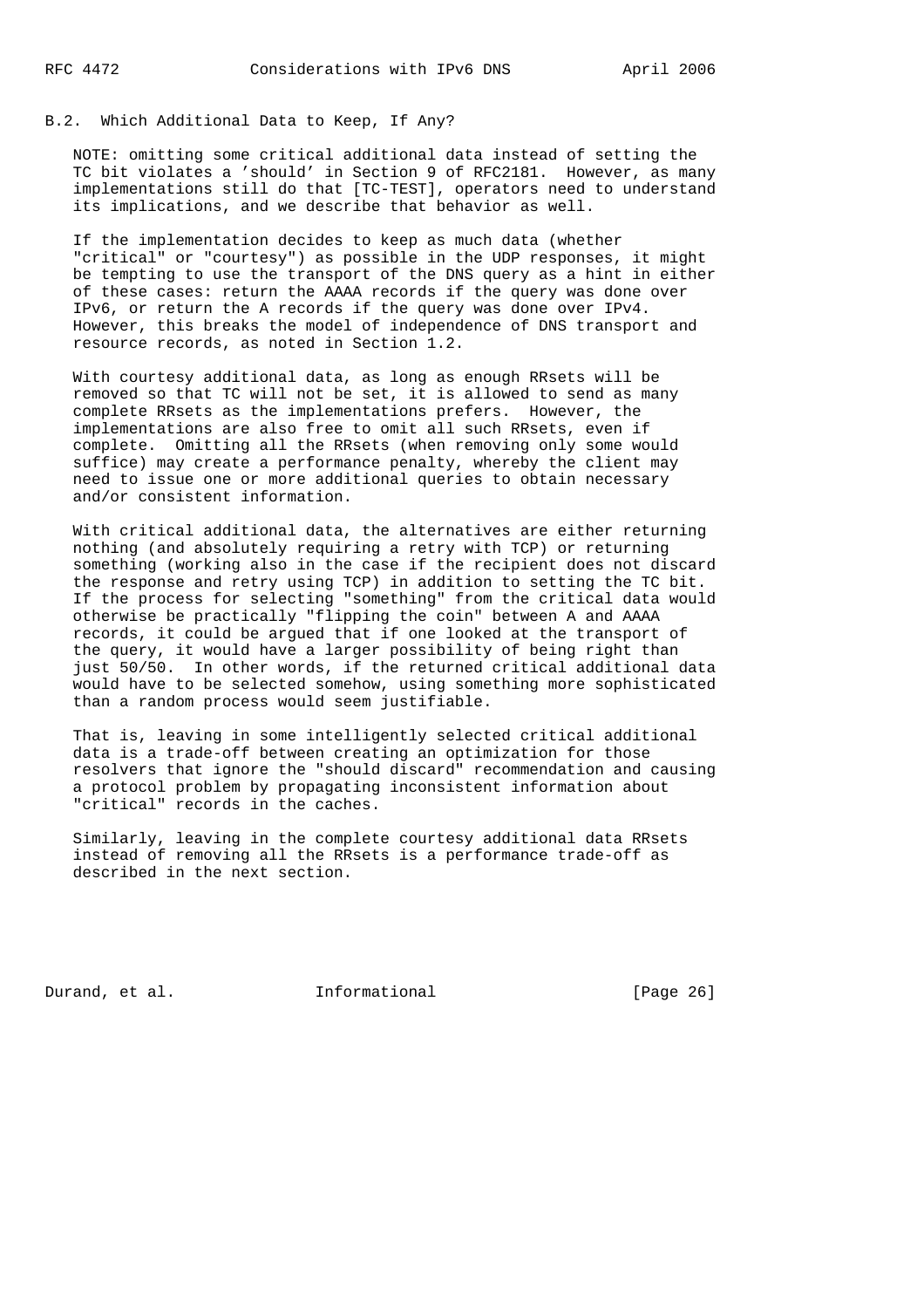## B.3. Discussion of the Potential Problems

 As noted above, the temptation for omitting only some of the additional data could be problematic. This is discussed more below.

 For courtesy additional data, this causes a potential performance problem as this requires that the clients issue re-queries for the potentially omitted RRsets. For critical additional data, this causes a potential unrecoverable problem if the response is not discarded and the query not re-tried with TCP, as the nameservers might be reachable only through the omitted RRsets.

 If an implementation would look at the transport used for the query, it is worth remembering that often the host using the records is different from the node requesting them from the authoritative DNS server (or even a caching resolver). So, whichever version the requestor (e.g., a recursive server in the middle) uses makes no difference to the ultimate user of the records, whose transport capabilities might differ from those of the requestor. This might result in, e.g., inappropriately returning A records to an IPv6-only node, going through a translation, or opening up another IP-level session (e.g., a Packet Data Protocol (PDP) context [RFC4215]). Therefore, at least in many scenarios, it would be very useful if the information returned would be consistent and complete -- or if that is not feasible, leave it to the client to query again.

 The problem of too much additional data seems to be an operational one: the zone administrator entering too many records that will be returned truncated (or missing some RRsets, depending on implementations) to the users. A protocol fix for this is using Extension Mechanisms for DNS (EDNS0) [RFC2671] to signal the capacity for larger UDP packet sizes, pushing up the relevant threshold. Further, DNS server implementations should omit courtesy additional data completely rather than including only some RRsets [RFC2181]. An operational fix for this is having the DNS server implementations return a warning when the administrators create zones that would result in too much additional data being returned. Further, DNS server implementations should warn of or disallow such zone configurations that are recursive or otherwise difficult to manage by the protocol.

Durand, et al. 1nformational [Page 27]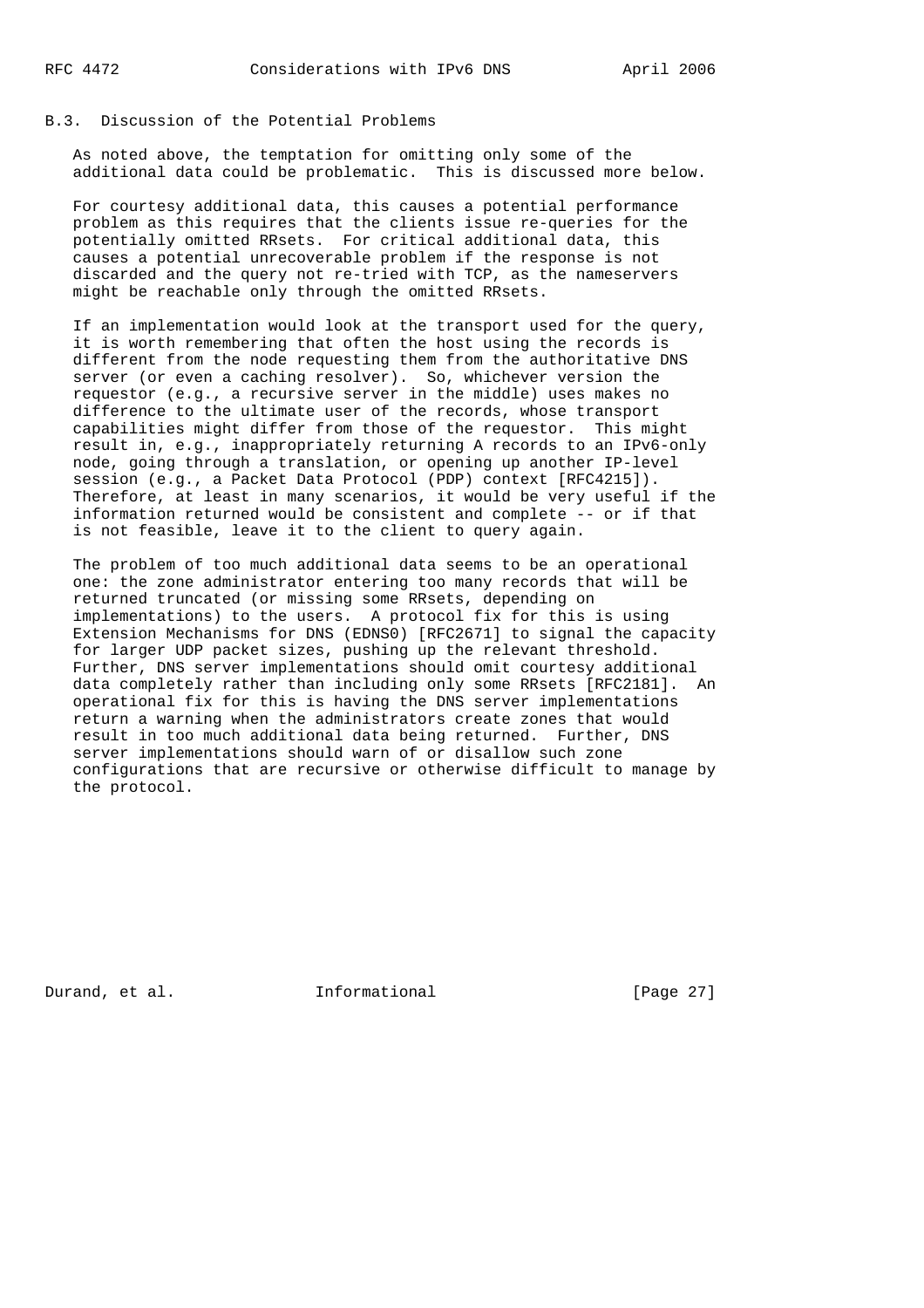Authors' Addresses

 Alain Durand Comcast 1500 Market St. Philadelphia, PA 19102 USA EMail: Alain\_Durand@cable.comcast.com Johan Ihren Autonomica Bellmansgatan 30 SE-118 47 Stockholm Sweden EMail: johani@autonomica.se Pekka Savola CSC/FUNET

 Espoo Finland

EMail: psavola@funet.fi

Durand, et al. 1nformational [Page 28]